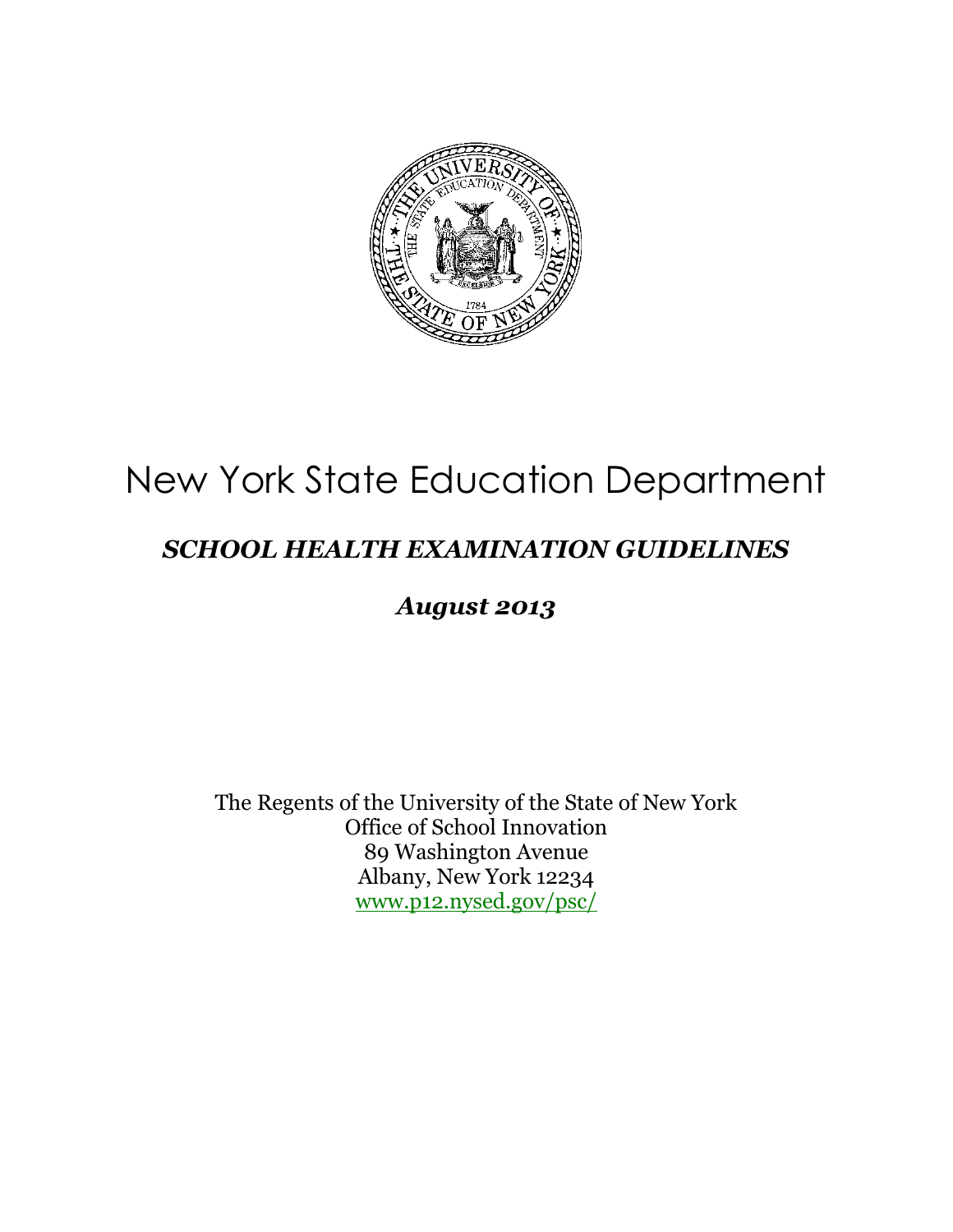### **Foreword**

*School Health Examination Guidelines* provides local educational agencies with information on obtaining student health certificates along with a framework for establishing the mandated health appraisal program. It explains the purpose of the health examination requirements. It provides guidance for developing effective procedures including planning, implementation of local policies, and follow-up. This document is intended for use by administrators and school health personnel.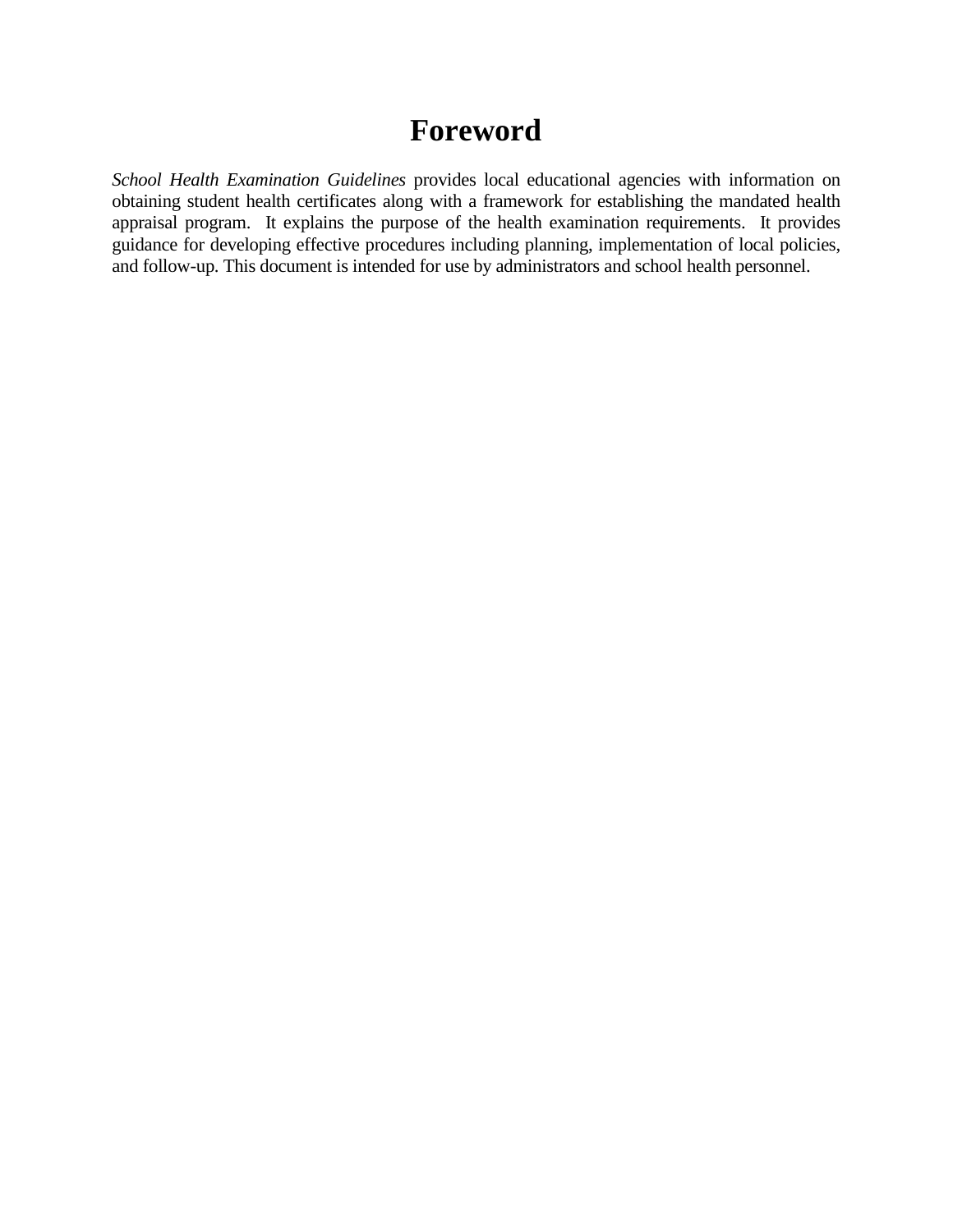# **Table of Contents**

| Appendix A- Sample Recommended Student Health Certificate/Appraisal form |  |
|--------------------------------------------------------------------------|--|
| Appendix B- Sample Recommended Interval Athletic Health History form     |  |
| Appendix C- Sample Recommended Medical Certificate of Limitations        |  |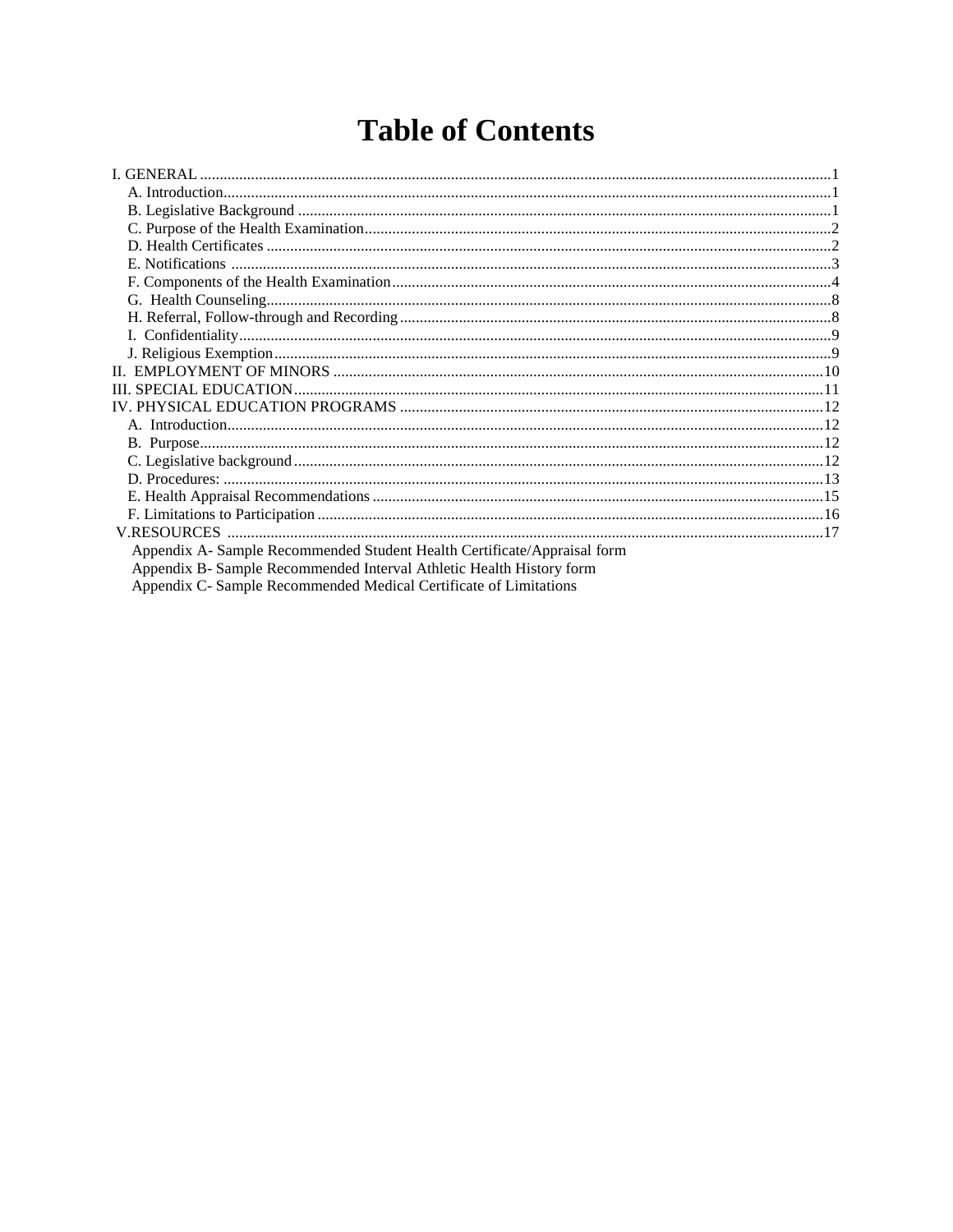### **Acknowledgements**

These guidelines were revised with the assistance of an advisory group consisting of the following:

**Richard C. Ancona, MD, FAAP Branch Pediatrics and Adolescent Group Smithtown, New York**

**Darryl Daily, MSEd Associate in Health Education Office of Student Support Services New York State Education Department**

**Susan DePan, RN, BS, MPh School Nurse Port Chester Central School District President, New York State Association of School Nurses**

**Cynthia Devore, MD, FAAP Consultant New York Statewide School Health Services Center**

**O. Jeanne Dolly, RN, BS, SNT, NCSN School Nurse Teacher Indian River Central School District Legislative Chair NYSASN**

**Ronald Feinstein, MD Cohen Children's Medical Center of NY Medical Director Garden City Central School District**

**Linda Haubner, RN, BSN, FNP-BC Plattsburgh City School District Past President, NYSASN**

**Karen Hollowood, RN, BSN, MSEd Associate in School Nursing Office of Student Support Services New York State Education Department**

**Marilyn A. Kacica, MD, MPH, FAAP Medical Director Division of Family Health New York State Department of Health**

**Linda Khalil, RN, BSN, MSEd Director New York Statewide School Health Services Center**

**Patricia Kocialski, MSEd Associate in Physical Education Office of Curriculum and Instruction New York State Education Department**

**Christopher Kus, MD, MPH, FAAP Associate Medical Director Division of Family Health New York State Department of Health**

**Martha Morrissey, RN, BS, MA Associate in School Nursing Office of Student Support Services New York State Education Department**

**John J. O'Bryan, MD, AAFP Medical Director**

**Dr. Gail Schonfeld, MD, FAAP East End Pediatrics East Hampton, New York**

**Walter Ramos, RN, Esq. Executive Secretary Board for Medicine Office of the Professions New York State Education Department**

**Linda Gingold Seaman, MSEd Associate in Education Improvement Services Office of Student Support Services New York State Education Department**

**Gail Wold, RN, BSN Coordinator New York Statewide School Health Services Center**

**Barbara Zittel, RN, Ph.D. Executive Secretary Board for Nursing Office of the Professions New York State Education Department**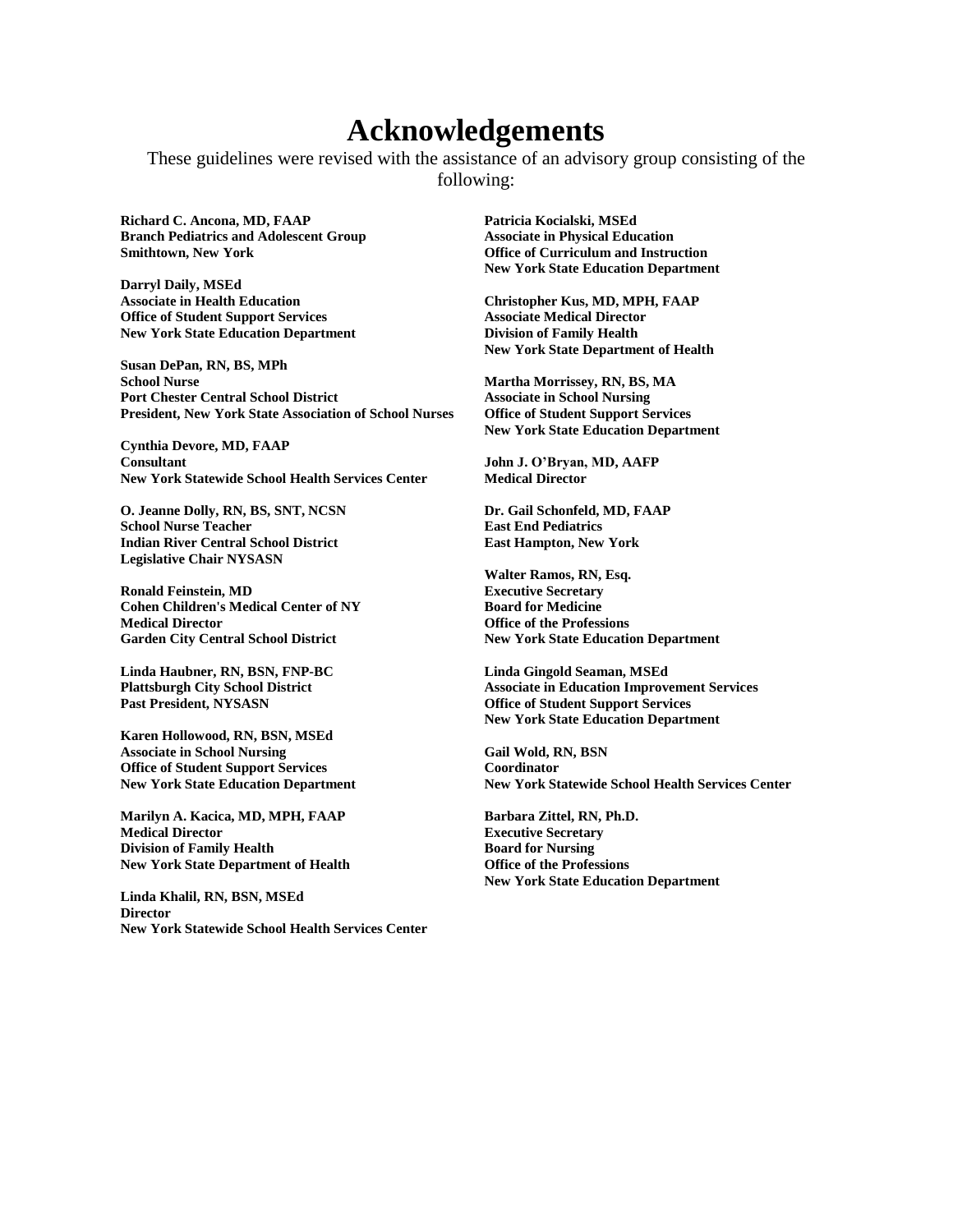# **I. General Information**

### **A. Introduction**

A student's mental and physical health can contribute to, or inhibit, their ability to function satisfactorily in school. Administrators and school health personnel should have current and complete information on each student's health, along with any specific conditions which may interfere with the learning process. It is particularly important for schools to have this information prior to school entrance for students with significant medical concerns, fragile medical conditions, or social–emotional issues that require routine or emergent medical care by school personnel.

Ideally, the student's primary medical provider (a physician, nurse practitioner, or physician assistant) should perform the health examination. Knowledge of the student's family and home, previous illnesses, immunization status and other background factors assist in evaluating the total health status of the student. The primary medical provider is also in a position to institute any necessary therapeutic measures without delay. Schools should encourage parents/guardians to have their child examined by their primary medical provider and provide a copy of the written report of the findings and recommendations of that health examination to the school.

Since this is not always feasible, district medical directors - also known as the director of health services or medical officer - must be prepared to obtain a history and perform a physical examination as required by Education Law Article 19.

### **B. Legislative Background**

Education Law Article 19 and Regulations of the Commissioner of Education (8 NYCRR) require physical examinations of public school students:

- Entering the school district for the first time, and in grades pre-K or K, 2, 4, 7 and 10; and at any grade level by school administration, in their discretion to promote the educational interests of the student (8 NYCRR 136.3[b]);
- in order to participate in strenuous physical activity, such as interscholastic athletics (8 NYCRR §§135.4 and 136.3(a)(8));
- in order to obtain an employment certificate (Education Law §3217); and
- when conducting an individual evaluation or reevaluation of a student suspected of having a disability or a student with a disability (8 NYCRR §200.4  $[b]$ ).

Commissioner's Regulation 136.3 requires that each student submit a health certificate documenting a health examination performed by the student's primary medical provider. A health examination performed by the school medical director is a health appraisal. Each certificate or appraisal shall be signed by a duly licensed physician, physician assistant, or nurse practitioner, who is authorized by law to practice in the state of New York (NYS) or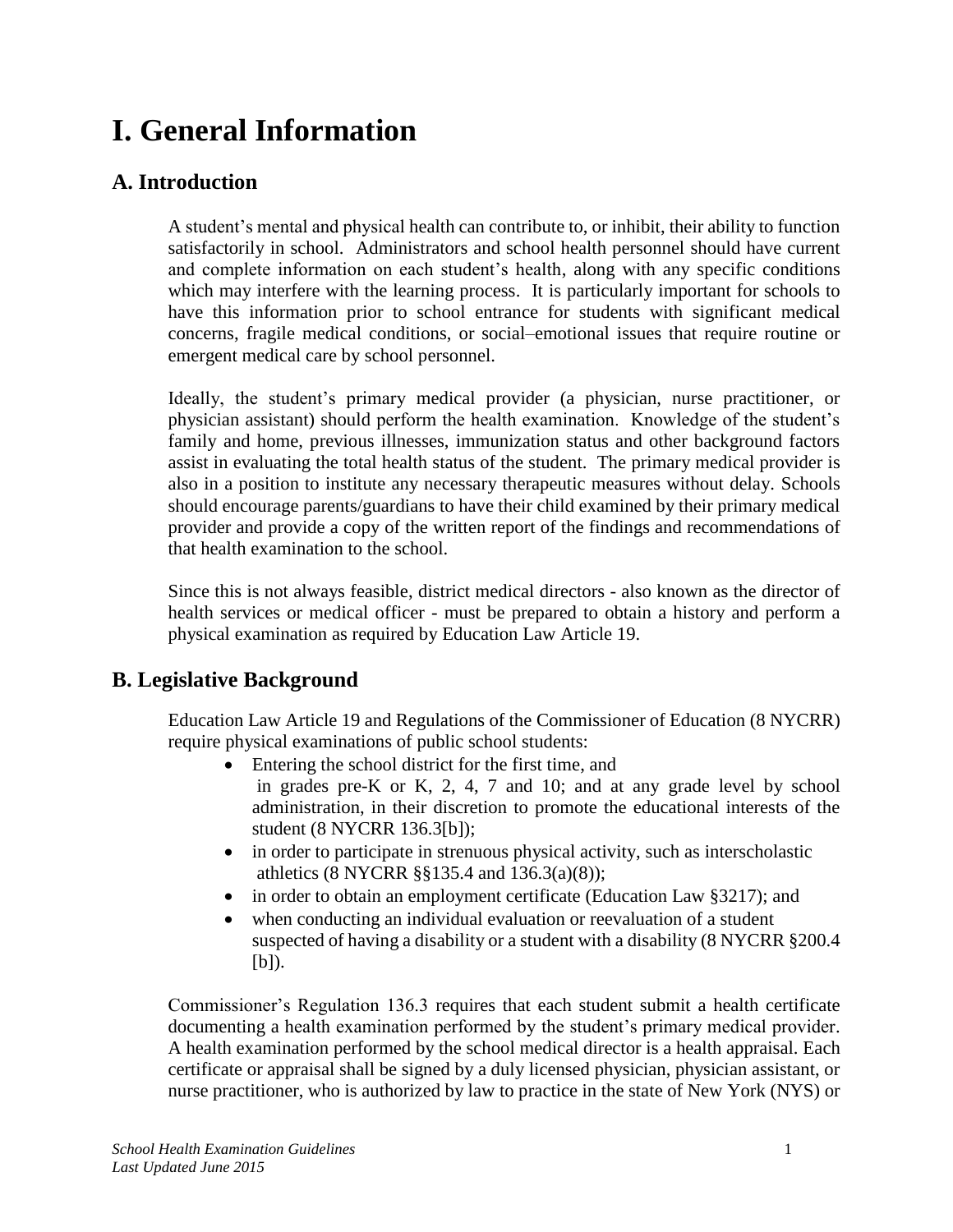in the jurisdiction in which the examination was given, provided that the commissioner has determined that such jurisdiction has standards of licensure comparable to those of New York. Article 131 Section 6526, lists out-of-state medical providers that are permitted to practice in the state without a NYS license, and therefore are able to perform a health examination and produce a health certificate to be submitted to NYS schools. [\(http://www.op.nysed.gov/prof/med/article131.htm\)](http://www.op.nysed.gov/prof/med/article131.htm)

### **C. Purpose of the Health Examination**

The health examination serves multiple purposes, whether it is provided by the student's primary medical provider or by the district medical director. Among the purposes are:

- To make an appropriate assessment of the student's current health status;
- To determine the student is free from contagion; and fit to attend and participate in all aspects of the school program;
- To indicate the need and extent to which the school program should be modified to benefit the student;
- To communicate to the parent/guardian any findings which require further investigation and treatment; and
- To provide an opportunity to counsel the student and the parents/guardians concerning:
	- 1. Any health issues or conditions detected.
	- 2. Securing appropriate care and supports in the school environment.

### **D. Health Certificates**

#### *Examination performed by private medical provider*

A health certificate is the written document that is completed by a private medical provider following a complete history and physical examination. Each such certificate or appraisal shall describe the condition of the student when the examination was made, which shall not be more than twelve months prior to the commencement of the school year in which the examination is required, and shall state whether such student is in a fit condition of health to permit his or her attendance at the public schools (Education Law Article 19 §903). Ideally the documentation of such an exam should be completed on the form provided by the district to the parent/guardian. Private office or clinic forms are acceptable, as long as the district does not require the use of a district approved form, and they include all essential information as detailed in the sample form (See Appendix A). An increasing number of providers are using electronic records. Many also use electronic signatures, both of which may be accepted by a district if they choose to do so. Districts should inform parent/guardians of whether or not they will accept a private office or clinic form, an electronic form, or an electronic signature. Any time a school has a question regarding the authenticity of a health certificate, they should verify the validity of the submitted certificate with the provider.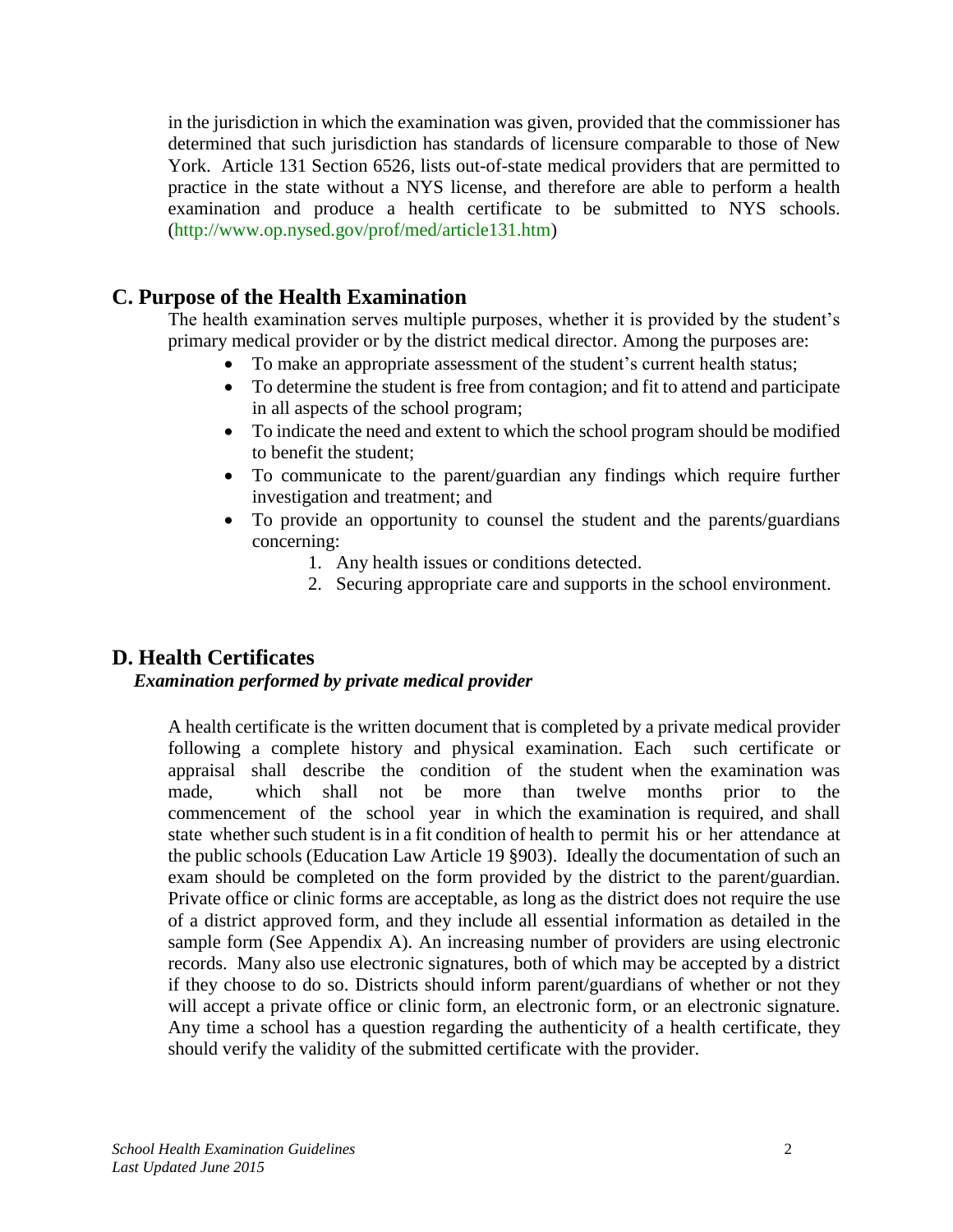Education Law Article 19 Section 903 requires public schools to request a dental health certificate at the same time a health certificate/appraisal is required. Schools are also required to provide parents, upon request, with a list of free or reduced cost local dentists, dental hygienists, and clinics that provide such service. Parents/guardians are encouraged, but not required, to submit a completed certificate of dental examination form signed by their dentist or registered dental hygienist to the school.

See the following for more information and copy of a sample form: <http://www.p12.nysed.gov/sss/schoolhealth/schoolhealthservices/>

### **E. Notifications**

Health certificates are required to be submitted within 30 days of the start of the school year (Education Law §903, 8 NYCRR §136.3 [c][1]). If the parent/guardian has not furnished a health certificate to the school within 30 days, then school officials must provide a written notification to the parent/guardian of the school's intent to provide a physical examination by health appraisal of their child at school by the district medical director as per Education Law  $\S 903(3)(a)$  and 8 NYCRR  $\S 136.3$  (c)(1)(iii).

In accordance with Education Law §910 and Public Health Law §2540, parental consent is required for health services, treatment and remedial care<sup>1</sup> (*see* Alfonso v. Fernandez, 195 A.D.2d 46 (1993) (distribution of condoms to high school students is a health service for which parental consent is required) and D.F. v. Bd. of Educ. of Syosset CSD, 386 F. Supp.2d 119 (EDNY 2005) aff'd, 180 F.Appx 232 (2d Cir. 2006) *cert. denied* , 549 U.S. 1179 [2007] (psychological testing in the student disciplinary context is a health service for which parental consent is required)). However, as described above, Education Law §903 is an explicit statutory exception to the parental consent requirement and such consent is not required when the school is conducting an examination by health appraisal as required in Education Law §903 and 8 NYCRR §136.3(c) and (d) (*and see* 20 USC 1232h[c][4][B][ii] (federal statute relating to student surveys, analysis or evaluations contains exception that certain provisions do not apply to "any physical examination or screening that is permitted or required by an applicable State law, including physical examinations or screenings that are permitted without parental notification").

 $\overline{a}$ 

<sup>1</sup> *Districts may obtain passive parental consent for health services, treatment and remedial care by providing opt out letters to parents before the beginning of the school year (see Alfonso v. Fernandez, 195 A.D.2d 46 (1993) (finding that there was no statutory authority to allow condoms to be dispensed, the distribution of which is a health service, to unemancipated, minor students without the prior consent of their parents or guardians or an opt-out provision).*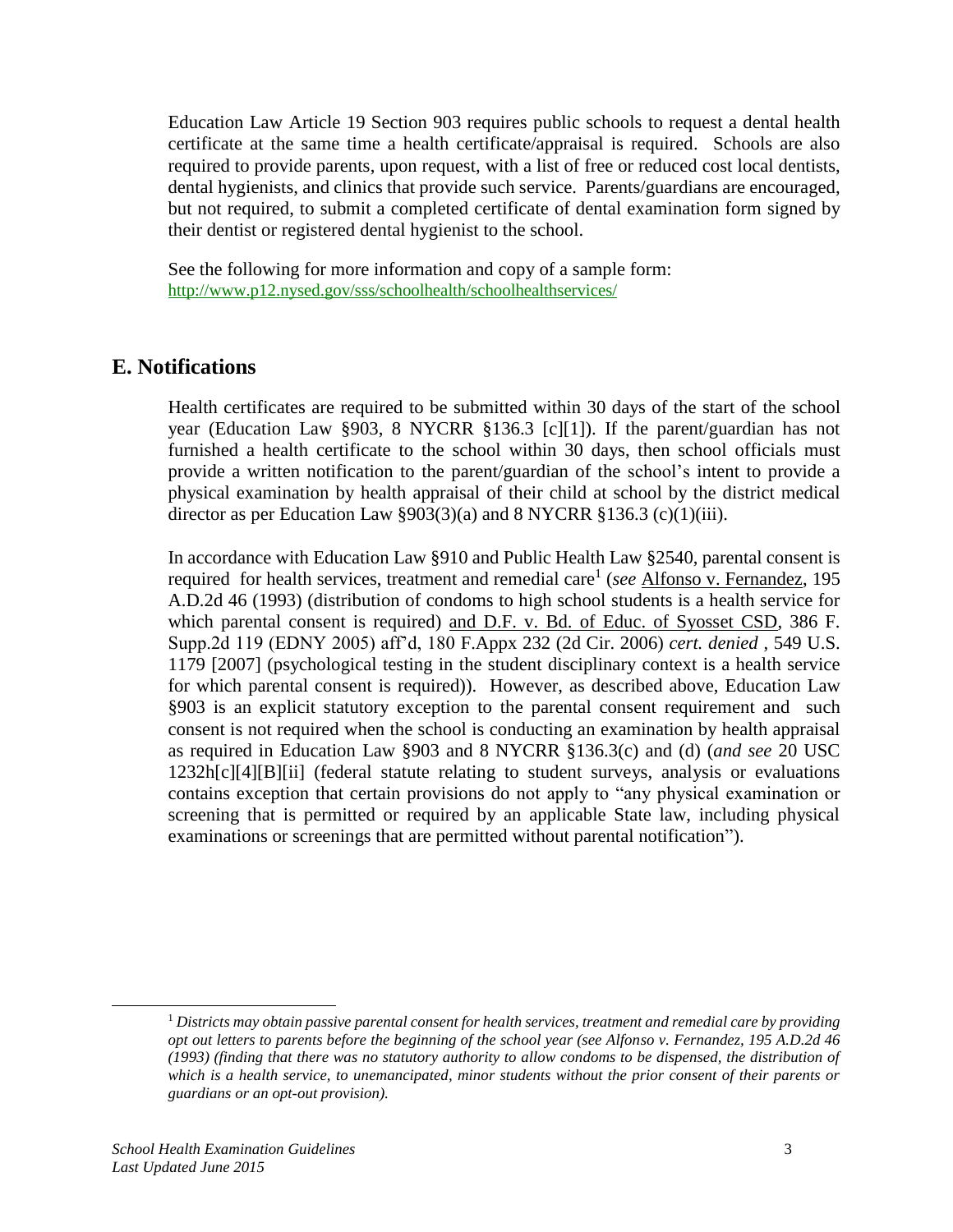#### **F. Components of the School Health Appraisal**  *Examination performed by the district medical director*

 A school health appraisal is conducted at school by the district medical director and should include the following components for documentation on a health appraisal form, school electronic health record, or cumulative health record.

- 1. **Health History** The majority of significant health problems are gleaned from a health history. The type of history is dependent on the reason why a physical examination is being performed, as well as previous histories available in the cumulative health record (CHR). Best practice is for the appropriate health history questionnaire to be completed by the parent/guardian prior to the physical examination. The Pre-Participation/Interval Athletic Health History Form (Appendix B) is recommended for use in conjunction with the Student Health Appraisal/Certificate Form (Appendix A.) The completed form should then be made available to the medical director for review at the time of the examination, and should become part of the student's cumulative health record.
	- a. **School entrance health history** is a comprehensive health history for new entrants which should include but is not limited to:
		- 1. Past history
			- (a) Developmental history
			- (b) Immunizations
			- (c) Childhood illnesses
			- (d) Significant accident or injuries
			- (e) Previous hospitalization
			- (f) Allergies
			- (g) Medications used
			- (h) Surgery
			- (i) Chronic illness
		- 2. Family history
			- (a) History of family disease
			- (b) Physical environment
		- 3. Current status
			- (a) Oral health
			- (b) Student's health problems
			- (c) Psychosocial factors
			- (d) Serious of life threatening conditions
			- (e) Review of systems
			- (f) Related services provided per IEP or 504 plan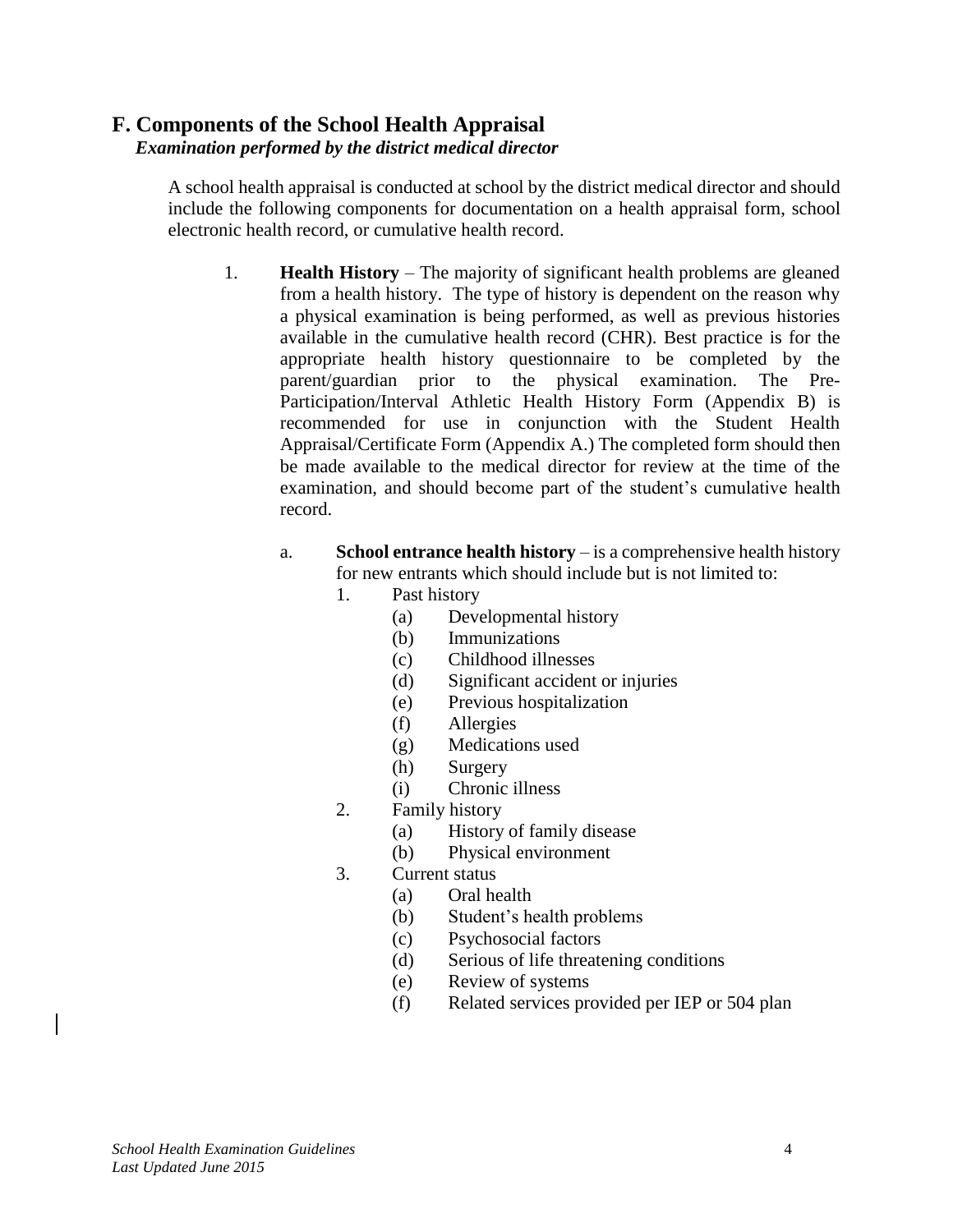- b. **Interval health history** An update of health and medical history since the last history/physical examination was completed. This can be accomplished by questionnaire, interview, or both. There are various types of interval histories and history questionnaires: e.g., the mandated interval athletic health history for sports participation, and locally determined interim grade level updates including changes in medical condition, or need for special accommodations.
- c. **Comprehensive medical, developmental, and psychosocial history** – This in-depth history is taken when a student is referred to the Committee on Special Education, or is having academic or recurrent behavior problems.
- 2. **Screening procedures** –A BMI/WSC is required to be documented on the health appraisal or certificate. These additional evaluations should also be included as components of the health appraisal:
	- a. Vision
	- b. Hearing
	- c. Scoliosis
	- d. Blood pressure
	- e. Any other locally determined screening

These screenings are conducted by the medical director, who may delegate them to school nursing personnel (Education Law, Article 19, § 905, (1).) Such delegation should be in written policy. The results are recorded on the student's CHR prior to the physical examination.

#### 3. **Observations of behavior and performance**

Observations (both formal and informal) should be shared with school health personnel and administration as appropriate or required. Significant information should be documented.

Observations that should be noted include but are not limited to:

- a. altered interpersonal relationships
- b. change in physical appearance
- c. change in academic performance
- d. acute illness
- e. altered social-emotional behaviors
- f. speech, language, or motor deficits

### 4. **Physical examination**

The school physical examination must be provided by the district medical director who is a physician or nurse practitioner duly licensed in New York State. The NYS Board of Medicine recommends that family members who are medical professionals should not conduct physical examinations on their children. The student must be *separately and carefully examined,* with due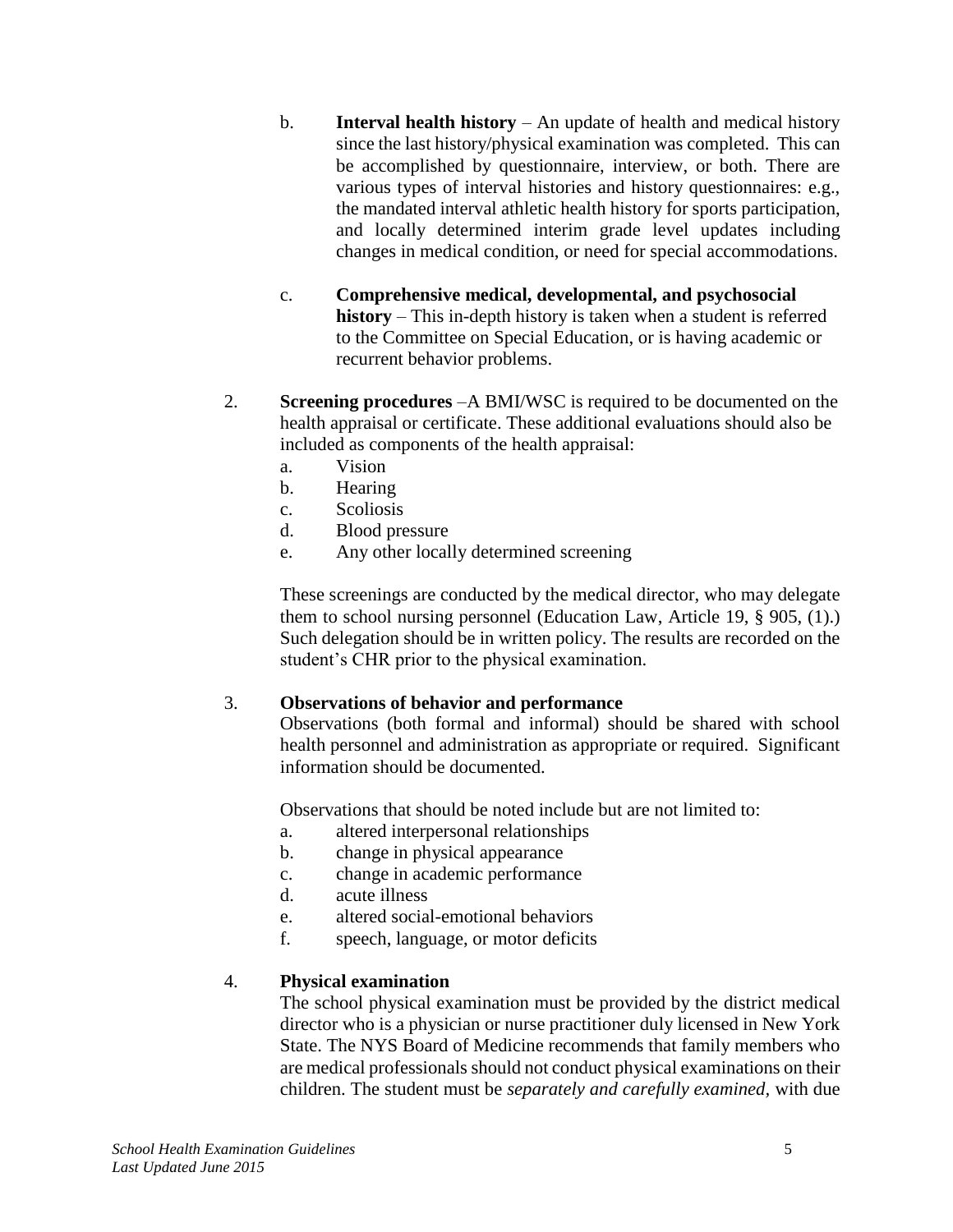regard for privacy and comfort (Education Law Article 19 §904.) Movable screens may be used for an examination area. The room, temperature, and lighting should be adjusted for the comfort of both examiner and examinee. School health professionals should use effective teaching and counseling skills to prepare students for the examination and to help them view it as an opportunity to learn more about their health.

The physical examination should be thorough and planned to allow sufficient time for direct health counseling between the examiner and the student (and, if present, between the examiner and the parent/guardian).

#### **Physical examination procedure**

Before beginning the examination, the examiner should review the CHR, noting the following:

- Health history if not familiar with the student's health history;
- Defects found and notes made at time of previous examinations;
- Record of height & weight along with corresponding BMI and weight status category;
- Results of vision & hearing screenings;
- Results of scoliosis screening(s) if age appropriate;
- Immunization record; and
- Medical and dental reports.

Best practice is that another adult, such as the school nurse, is present for the examination. Students should remove all clothing except undergarments. This can be accomplished in stages for young or apprehensive students. Disposable drapes/capes may be provided as needed. Student dignity and privacy should be a priority. The physical examination should include a full body screening conducted as indicated in both a seated and supine position of the following:

> **General appearance** – body habitus, development proportion; physical distress level, alertness, attention span; gait, posture; general nutrition; muscle tone, coordination, involuntary movements, mobility; speech and behavior patterns.

> Hair and scalp – texture, quality, distribution, pattern of loss, nits, lesions.

> **Skin** – color, temperature, texture, pigmentation, thickness, hygiene, eruptions, lesions, scars, nails, body piercings, tattoos, branding and scarring.

> **Lymph glands** – size, shape, mobility, consistency, tenderness **Head** – size, configuration, symmetry.

> **Eyes** – external structures, alignment, extraocular movements; pupils, conjunctiva, sclera, cornea.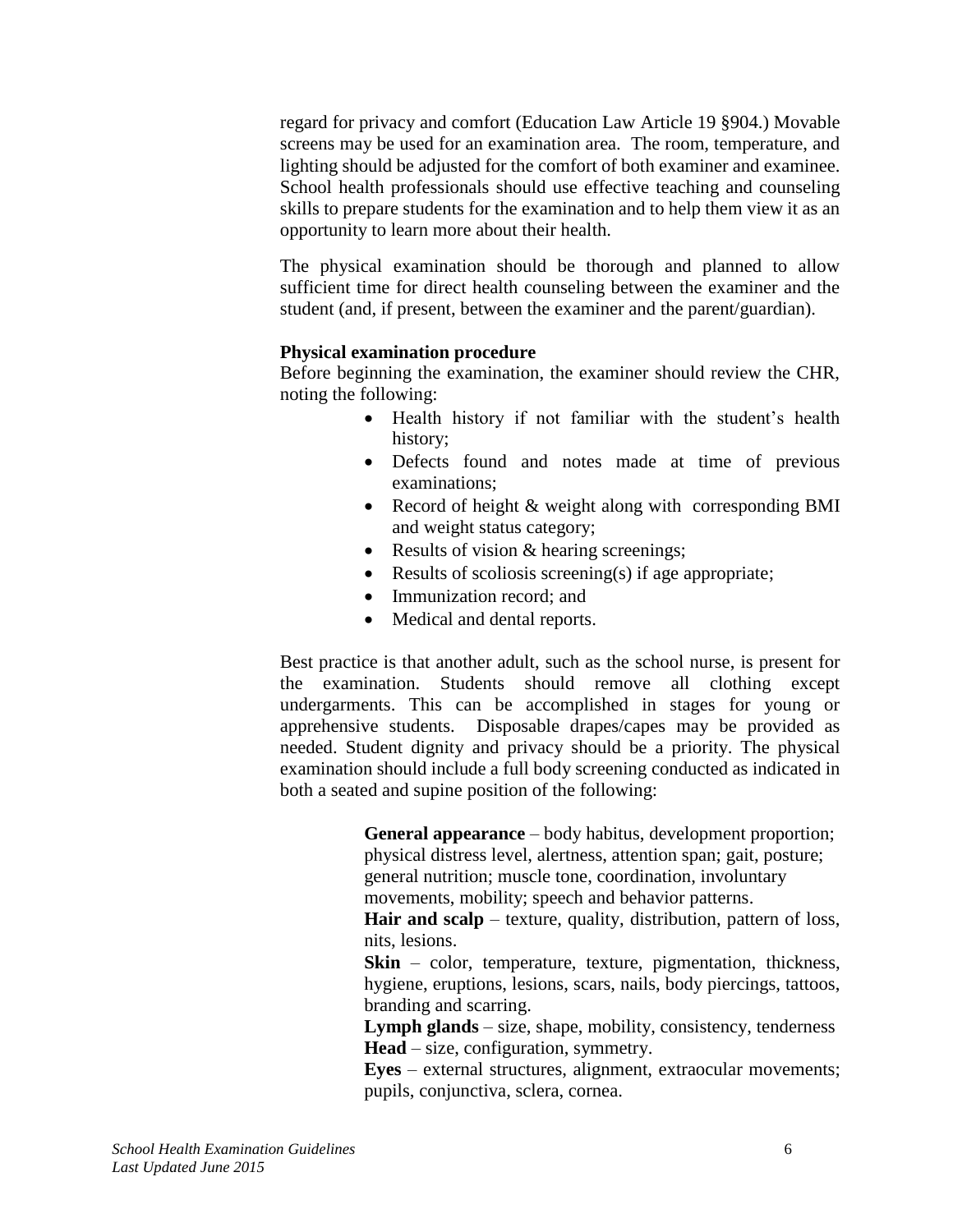**Ears** – external structures, ear canal, tympanic membrane.

**Nose** – septum, mucosa, turbinate, shape, discharge.

**Mouth** – lips; oral cavity – mucosa, teeth, tongue, frenulum, gingiva, tonsils, palate, pharynx.

**Neck** –thyroid, trachea, range of motion.

**Cardiovascular** – auscultate for rate, rhythm quality of heart sounds; extra/abnormal sounds (i.e., murmurs, gallops); presence of normal pulses including lower extremity.

**Chest** – size, shape, symmetry of thorax; breasts.

**Lungs** – rhythm and quality of respirations; breath sounds.

**Abdomen** – organomegaly, masses, tenderness, bowel sounds

**Genitalia**–Visual inspection to determine Tanner developmental stage is only required for  $7<sup>th</sup>$  and  $8<sup>th</sup>$  graders who are seeking a waiver to be permitted to participate in high school level interscholastic athletics, or high school students seeking a waiver to participate in lower level interscholastic athletics. The medical director may choose to determine if this portion of the exam is necessary in other instances (e.g. student does not have their own medical provider; precocious puberty, developmental concerns).

Girls who have reached menarche do not require visual inspection for Tanner staging.

(See[:http://www.p12.nysed.gov/ciai/pe/documents/Athletic%20Placement%](http://www.p12.nysed.gov/ciai/pe/documents/Athletic%20Placement%20ProcessRevisedAUG2015.pdf) [20ProcessRevisedAUG2015.pdf\)](http://www.p12.nysed.gov/ciai/pe/documents/Athletic%20Placement%20ProcessRevisedAUG2015.pdf)

Male: penis, scrotum, testes, and developmental stage (Tanner Scale), presence or absence of hernia or masses;

Female: developmental stage (Tanner Scale), pubic hair,

breasts, age of onset of menses. Girls who have reached menarche do not require visual inspection for Tanner staging.

*Note: if a student of either gender refuses such an examination, the parent should be notified to arrange to have the examination done privately by the student's health care provider. Students should never be forced to undergo a health appraisal against their will. The examination must be completed in its entirety in order for 7th and 8th students to participate in high school level interscholastic athletics, or high school students seeking to participate in lower level interscholastic athletics. The medical director determines what constitutes a complete exam for all other students.*

**Musculoskeletal** – Muscle mass, tone and strength, general body size and symmetry; spine, posture; station and gait; extremities, joints; range of motion.

**Neurological** – mental status, speech/language,

balance/coordination, motor, sensory, and reflexes as needed.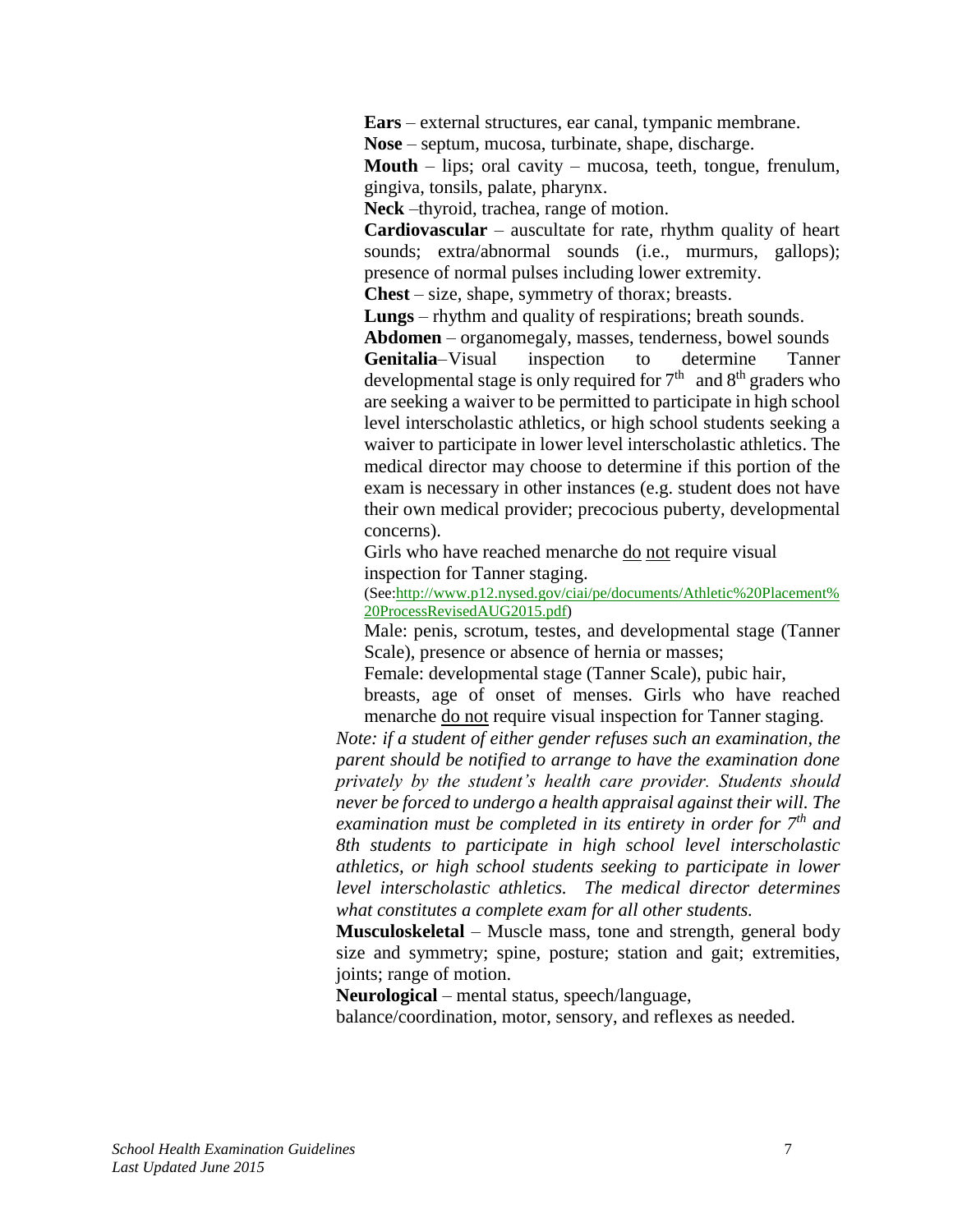### **G. Health Counseling**

Student health examinations offer ideal opportunities to educate students about their health status, and any necessary follow up care. The examiner or a school nurse (who is an RNcounseling is outside the scope of practice for LPNs) can use these occasions to inform each student about his/her health assets and compliment the student on the best health behaviors demonstrated. Reinforcement of positive health behaviors also may increase the student's self-esteem and the value she or he places on wellness.

Health conditions, whether minor or major, are of deep concern to the individual. On-site health counseling, directly related to the identified issue, concern, or symptom is most effective. Printed information sheets on age appropriate topics can be useful. Students and parents/guardians can be helped to identify sources for arranging for follow up care. Ideally school health professionals should provide an opportunity for the student and the parents/guardians to discuss the results of the examination along with any impact on the student and their educational program.

### **H. Referral, Follow-through and Recording**

Following the examination, parents/guardians must receive a written notification of any health condition found by the examiner which may require follow up care by a medical provider (8NYCRR §§136.3 [a][2] and 136.3[d][4]). For students without a primary medical provider this is an opportunity for school health professionals to provide the family with community resources and a list of medical providers accepting patients, along with assistance with applying for medical insurance if needed. School health professionals should monitor whether the student receives follow up care from a health provider.

Information received from the student's medical provider should be reviewed by the medical director, or the school nurse (who is an RN- assessment is not in the scope of practice for LPNs) if designated in writing by the medical director to do so. Health information should be shared with appropriate staff only on a need-to-know basis, as determined by the school administration in consultation with the district medical director, with the intention to secure the child's health and welfare.

Any necessary program modifications and all pertinent data should be recorded on the student's CHR. If the examination has been requested by the district's Committee on Special Education (CSE), all pertinent information about the student's health status should be provided to the CSE.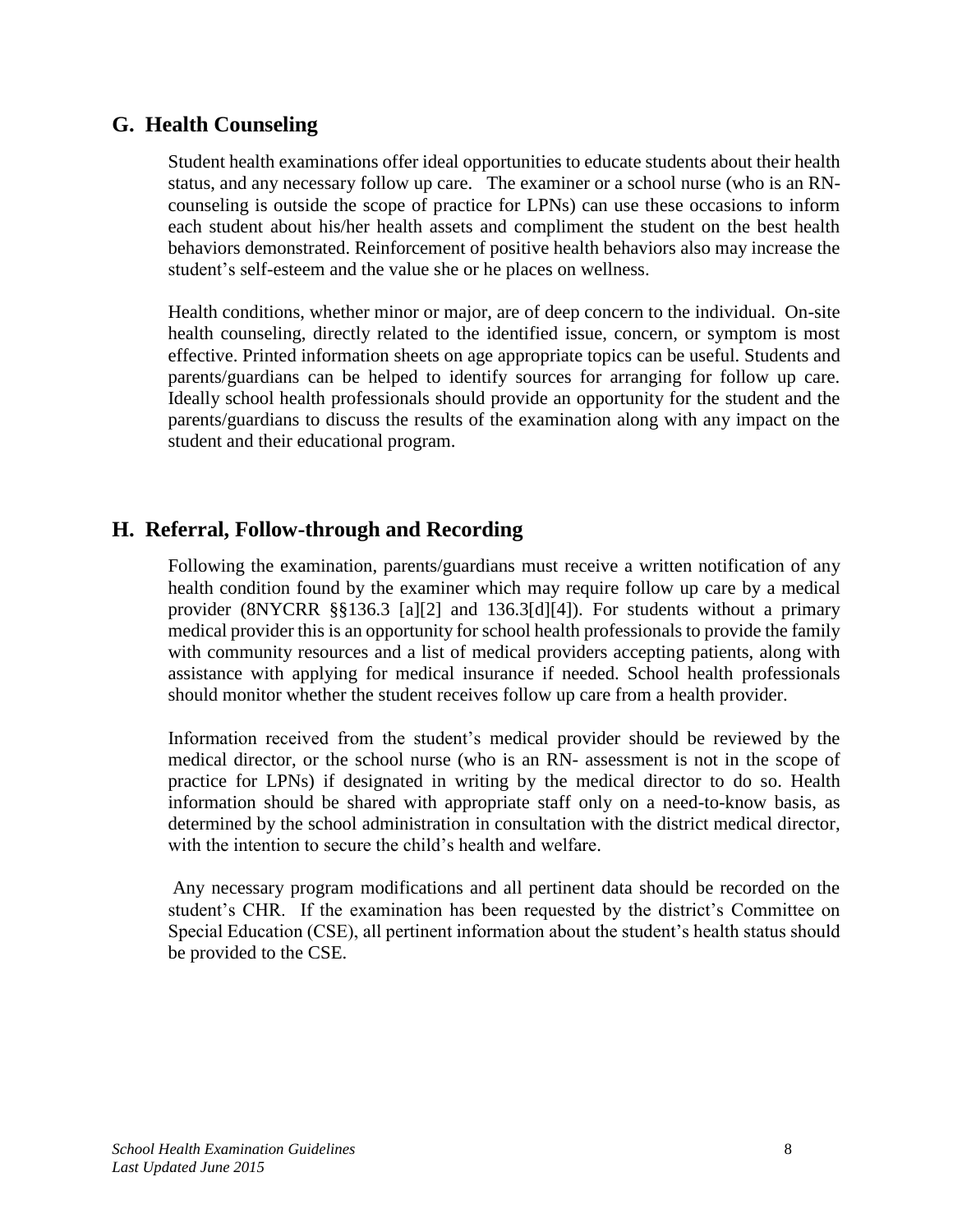### **I. Confidentiality**

Referral and follow-through procedures, record-keeping, and sharing information with the CSE, student personnel services, administrators, classroom teachers, and others involve issues of confidentiality. School administration determination of the "need to know" must be balanced against the individual's right to privacy. School health records are considered educational records and are covered under the Family Educational Rights and Privacy Act (FERPA). Circulating protected health information lists, such as medical diagnoses' of students to all personnel, is not an appropriate means of informing staff that there are students with special health care needs. Best practice is that the medical director or school nurse discuss pertinent student health needs with appropriate personnel and provide written emergency care plans.

Information on FERPA is available at <http://www2.ed.gov/policy/gen/guid/fpco/ferpa/index.html>

School health personnel and administration should be aware that private health providers follow confidentiality requirements of the Health Insurance Portability and Accountability Act (HIPAA). As such, the private health provider may require written permission from the parent/guardian in order to share health information with the school. A joint HIPAA and FERPA document is available to clarify the laws and how they apply to schools. <http://www2.ed.gov/policy/gen/guid/fpco/doc/ferpa-hipaa-guidance.pdf>

### **J. Religious Exemption**

.

Health certificates/appraisals will not be required where a student, the parent, or person in parental relation to the student, objects to the examination on the grounds that the examination conflicts with their genuine and sincere religious beliefs. A written and signed statement from the student, parent or person in parental relation to the student that they hold such beliefs must be submitted to the principal or the principal's designee in which case the principal or principal's designee may require supporting documents.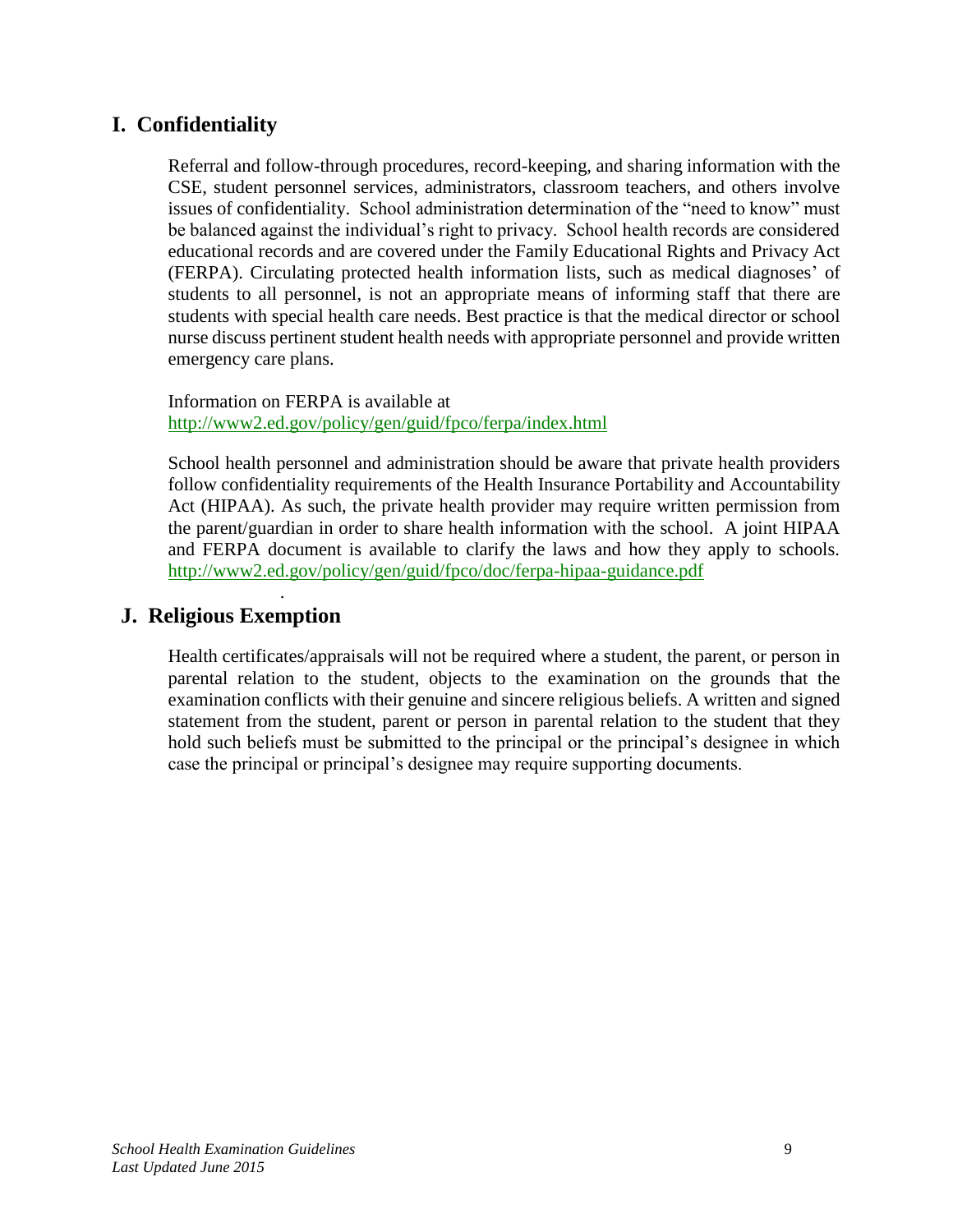# **II. Employment of Minors**

School districts in New York State are responsible for issuing employment certificates to qualified applicants (Education Law Article 65). School superintendents have the authority to designate principals or other school officials to act as certificating officials. Detailed information on the application process is available at: <http://www.p12.nysed.gov/sss/pps/workingpapers/>

A Certificate of Physical Fitness must be presented to the certifying school official at the time of application.

- Acceptable documents certifying the student is fit to be employed are either a school mandated grade level health appraisal or health certificate, interscholastic athletic examination, or any other complete physical examination performed by a NYS licensed physician, nurse practitioner, or physician's assistant; or a Certificate of Physical Fitness (form AT-16) signed by a NYS licensed physician, nurse practitioner, or physician assistant.
- The physical exam must have been performed within one calendar year of the date of issuance by the school official.
- The physical examination states that the student is healthy, and there are no known health problems at the time of application, and that the applicant is physically qualified for lawful employment. If a known health problem exists at the time of the application, another physical examination may be required by the issuing authority (school), or the student may be issued a Limited Employment Certificate, which is valid for six months.

More information on this can be found at: <http://www.p12.nysed.gov/sss/pps/workingpapers/employcertofficersmanual.html>

• The school district must provide the physical examination if the applicant requests. 8 NYCRR §136.3(a)(9)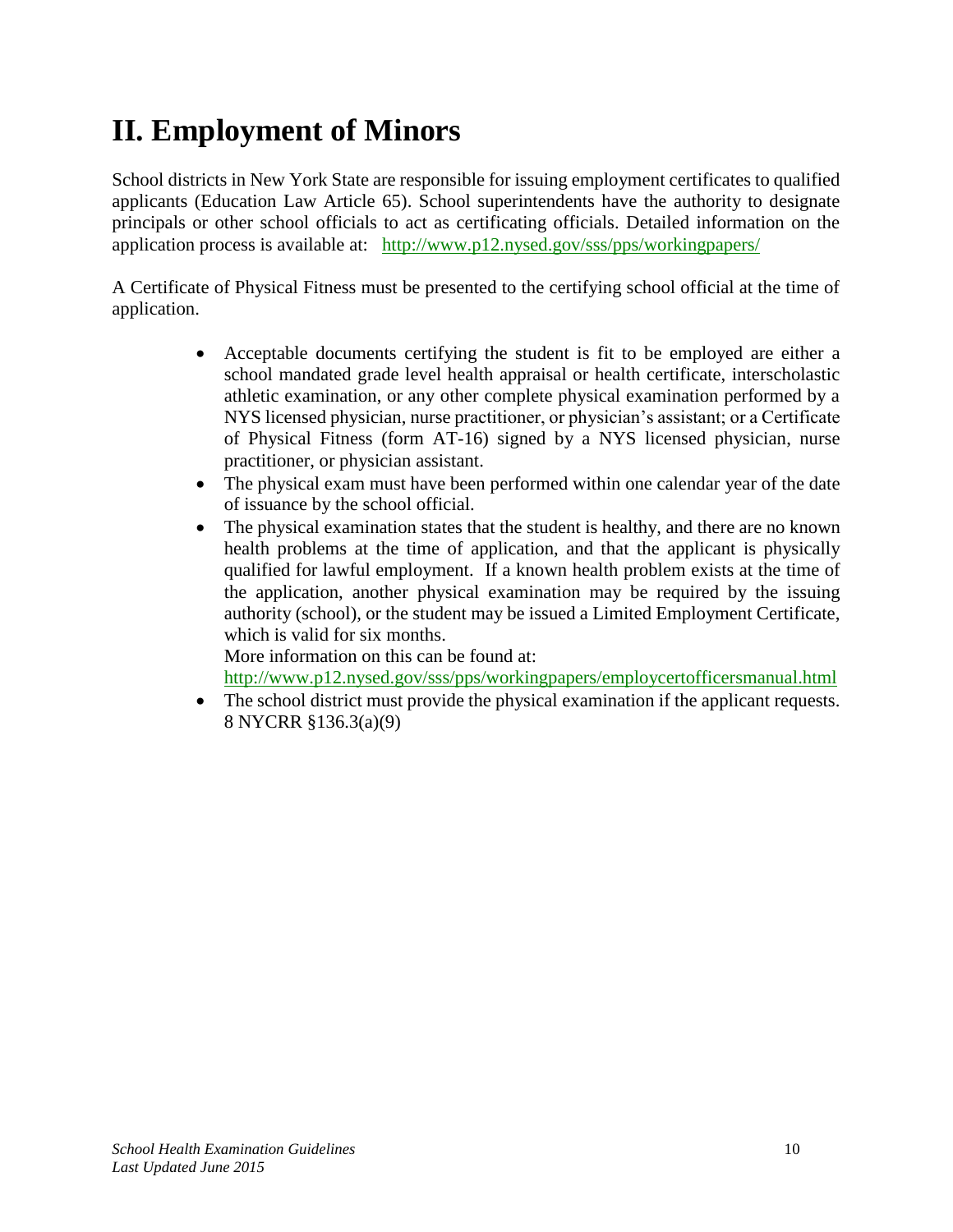## **III. Special Education**

A physical examination, in accordance with sections 903, 904, and 905 of Article 19 of Education Law, is required of all students referred for an initial evaluation (8 NYCRR sections 200.4 (b)(1)(i) and 200.16 (c)(2)) to a Committee on Special Education (CSE) or Committee on Preschool Special Education (CPSE) to determine if a student is a student with a disability as defined in 8 NYCRR section 200.1(zz) or a preschool student with a disability as defined in section 200.1(mm).

The physical examination may include a health certificate or appraisal, and/or reports from the student's primary medical provider or any other specialists who have recently examined the student. A physical examination provides important information to determine if a student has a disability and whether there are special education supports and services needed to address a student's physical needs. A CSE or CPSE may determine that other specialized physical examinations, such as ophthalmologic, neurological or audiological evaluations are needed.

A reevaluation, which occurs at least once every three years after a student is determined to be a student with a disability, is conducted to determine a student's continuing eligibility for special education, as well as the student's individual needs, educational progress and achievement, and ability to participate in instructional programs in general education. There is no requirement that a physical examination be included for every student's reevaluation. However, the CSE or CPSE may determine that a physical examination is necessary for a particular student.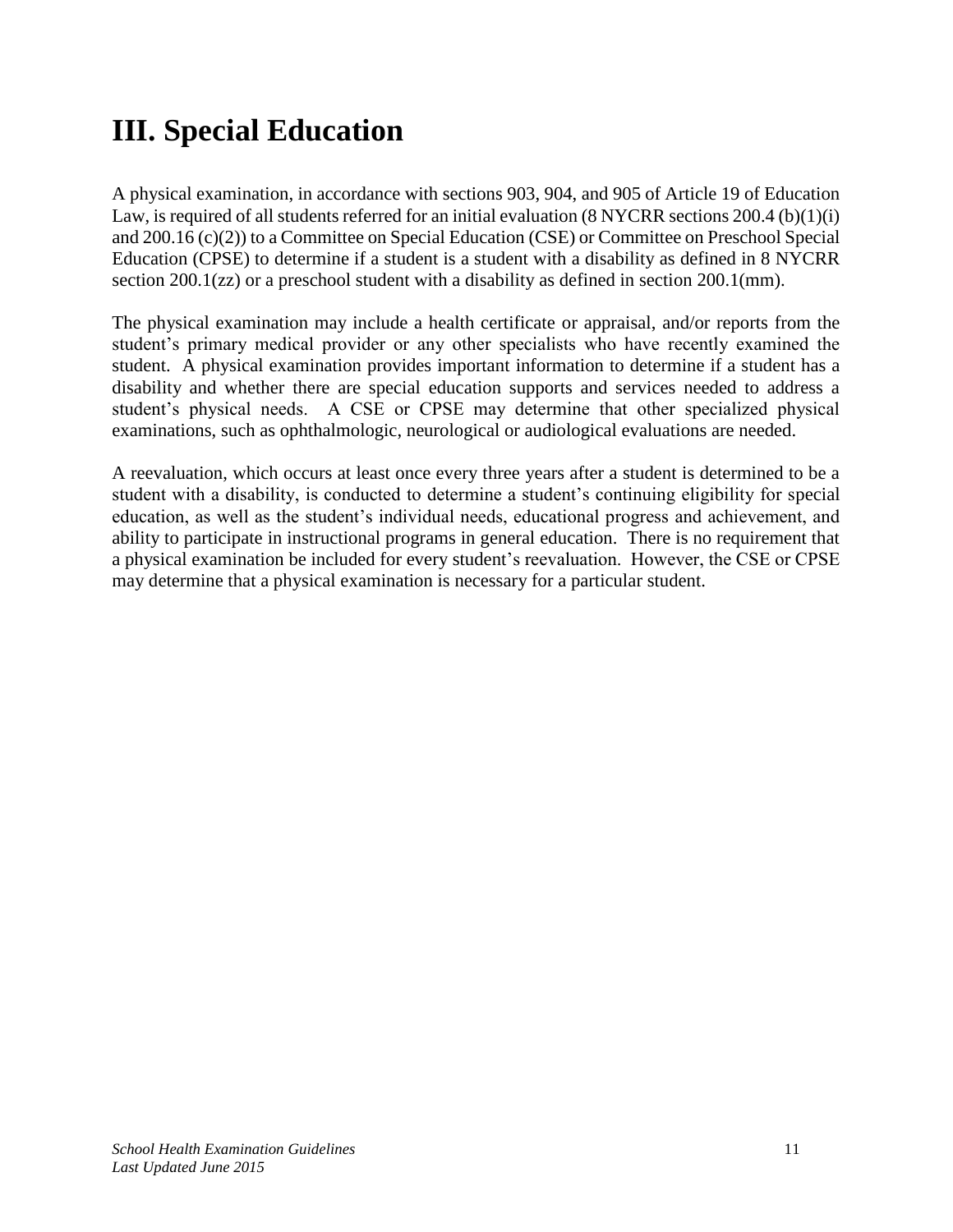## **IV. Physical Education Program**

### **A. Introduction**

The physical education (PE) program includes more than physical education classes. It includes intramurals, extramurals, and interscholastic sports. The health examination of a student requires an evaluation of the individual's health and a consideration of his or her functional ability, growth, and maturation. The sports evaluation is not simply a procedure to qualify or disqualify a student from participation. The wide variety of sports and their various physical requirements for contact sports, endurance sports, and those that emphasize skill allow district districts to provide some form of physical education program participation for everyone, even those with impaired health or developmentally challenged in physical fitness, size, or maturation. Many individuals are qualified for participation in any activity. Others, because of health conditions should be provided adaptive physical education designed to meet the student's needs.

All decisions regarding the ability of a student to participate safely in a given sport or activity should be individualized. In many cases the student's primary health provider should be involved and recommendations should be consistent with national standards of athletic participation. The district medical director (a NYS licensed physician or nursepractitioner) must approve students to participate in interscholastic athletic activities. The administration should ensure that a student has been given due process, and that reasonable accommodations for safe participation are instituted as appropriate to allow every student to participate at their highest and safest level of ability.

### **B. Purpose**

Health examinations of students are performed for two reasons:

- To provide for the health and well being of the student. Knowledge of the student's physical status, functional ability, growth, and maturation is necessary to make a medical decision as to the level of participation.
- To identify significant health problems that may preclude safe and effective full participation, and may necessitate an adaptive/modified program.

### **C. Legislative background**

Boards of education are required to provide adequate health examination before participation in strenuous activity and periodically throughout the season as necessary, and to permit no pupil to participate in such activity without the approval of the school medical officer. [8NYCRR 135.1(7)(i)]

A school shall require the immediate removal from athletic activities of any pupil who has sustained, or who is believed to have sustained, a mild traumatic brain injury. In the event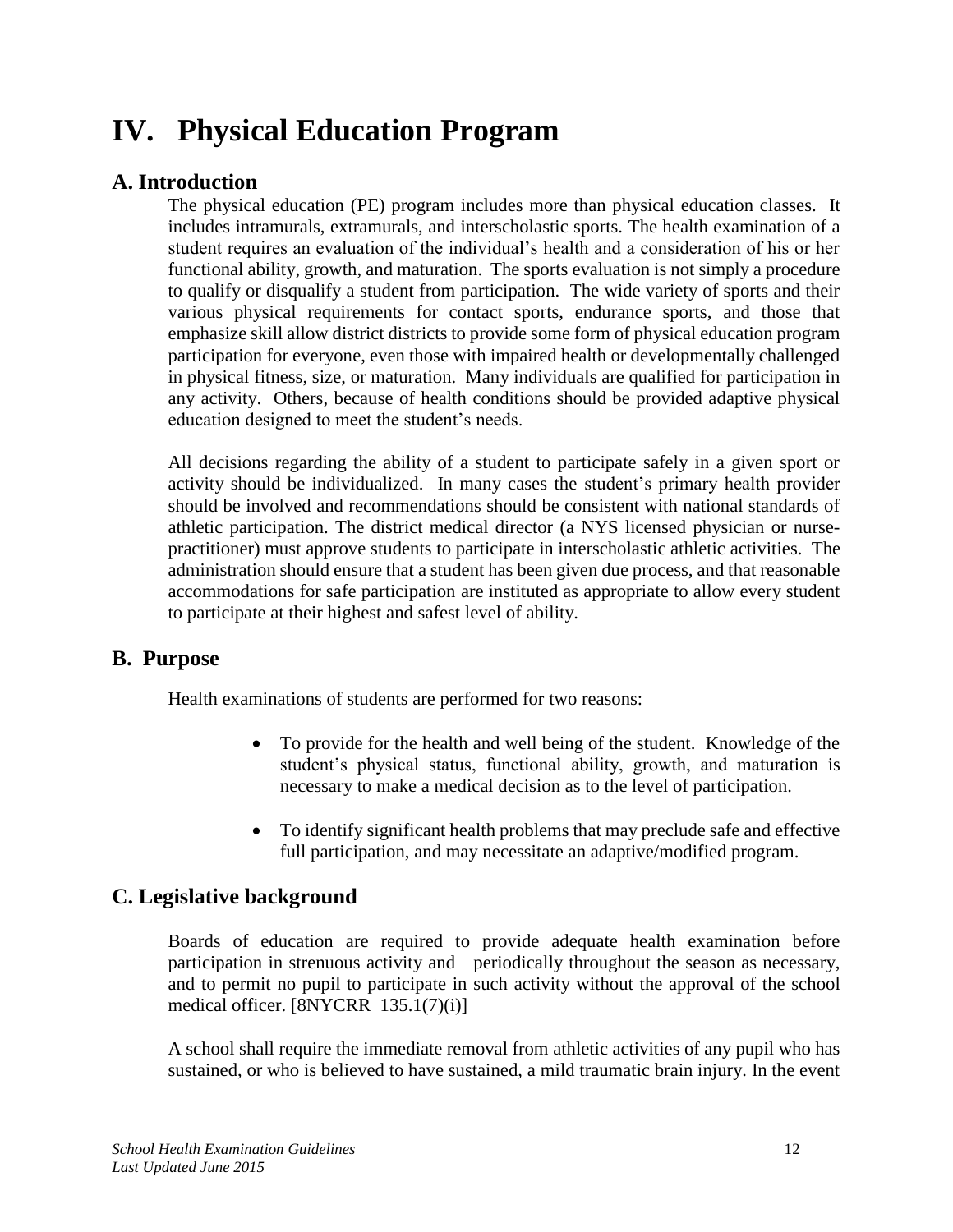that there is any doubt as to whether a pupil has sustained a concussion, it shall be presumed that the pupil has been so injured until proven otherwise.  $[8NYCRR136.5(d)(1)]$ 

No such pupil shall resume athletic activity until the pupil has been symptom free for not less than twenty-four hours, and has been evaluated by and received written and signed authorization from a licensed physician; and for extra class athletic activities, has received clearance from the medical director to participate in such activity. [8NYCRR 136.5(d)(2)]

Extra-class periods of physical education (PE) means those sessions organized for instruction and practice in skills, attitudes, and knowledge through participation in individual, group, and team activities organized on an intramural, extramural, or interschool athletic basis to supplement regular physical education class instruction [8NYCRR 135.1(h)].

### **D. Procedures**

### 1. Physical Education

Physical education is a skill course to develop the student physically, socially, and emotionally with an emphasis on physical fitness. Students are provided opportunities to improve their basic skills and advance to more challenging and complex skills. All students have this opportunity through regular class instruction. Students in grades K-12 with special needs, and/or students who are unable to participate in regular physical education classes for longer than two weeks, are to be provided an adaptive/modified PE program.

(See: <http://www.p12.nysed.gov/ciai/pe/documents/qa.pdf> , and [http://www.p12.nysed.gov/ciai/pe/documents/resource.pdf\)](http://www.p12.nysed.gov/ciai/pe/documents/resource.pdf)

Those students showing a greater degree of interest and ability should have enriched opportunities through intramural and interscholastic activities of the physical education program.

### 2. Interscholastic Athletics

Medical examinations are required to protect the health and safety of the students before participation in strenuous activity and periodically throughout the season as necessary. All students must have the approval of the district medical director prior to participating in interscholastic athletics. The district medical director has the responsibility to determine the physical capability of a student to participate in interscholastic athletics in consultation with the student's primary medical provider and other specialists, the parents/guardians, the student, and the coaching staff. It is at the discretion of the medical director to accept a private provider's physical or to perform the examination of the student.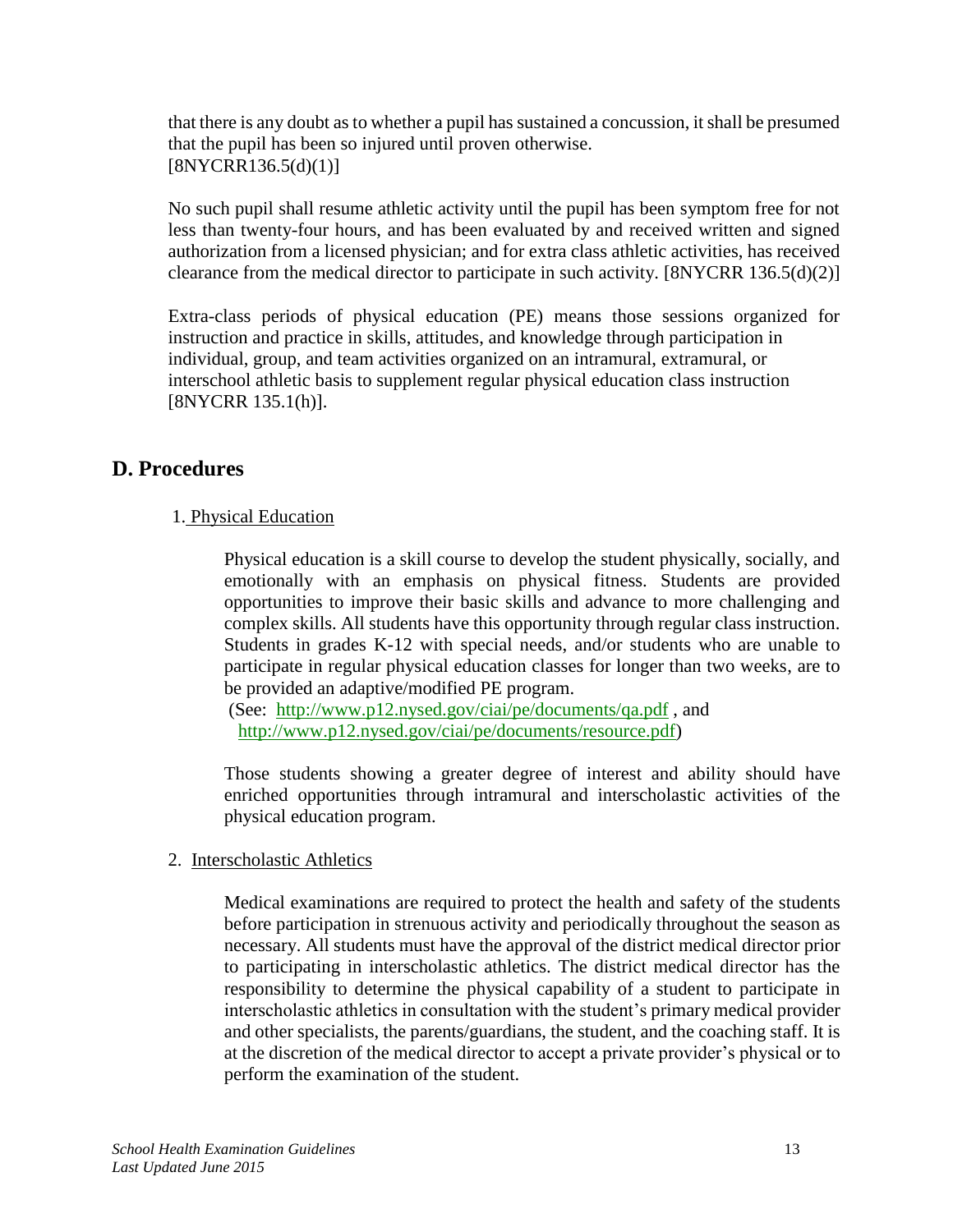- The examination and approval of the district medical director should indicate the category or categories of interscholastic athletics in which the student may participate (contact or non-contact). Medical examinations may be scheduled at any time during the school year. The examination for interscholastic athletics is valid for qualifying a student's participation for a period of 12 continuous months- through the last day of the month in which the exam was conducted; and through the entire sports season, even if the exam's expiration is before the season is complete. ([http://www.schoolhealthservicesny.com/uploads/Sports%20Physicals%20Updat](http://www.schoolhealthservicesny.com/uploads/Sports%20Physicals%20Updated%20Information%2012-2000.pdf) [ed%20Information%2012-2000.pdf](http://www.schoolhealthservicesny.com/uploads/Sports%20Physicals%20Updated%20Information%2012-2000.pdf) )
- The athletic director should provide a list of all student athlete candidates to school health personnel before each sports season begins to verify that all athletes have been cleared to participate and have completed all health requirements for participation. After try outs are completed the final team roster should be given to school health personnel as a double check that the health requirements are met. Athletic and health services staff should work cooperatively to ensure eligible athletes are facilitated to participate and ineligible athletes are not allowed to participate until all clearances are finalized.
- Prior to participation in each athletics sports season, all students should be provided an interval athletic health history form (see Appendix B) to be completed and signed by the parent/guardian unless a physical exam has been completed within the last 30 days. The medical director or their designee (such designation should be in writing and the designee must be a licensed health professional whose scope of practice includes assessment-LPN's and athletic trainer's scopes of practice do not include assessment) should interview students with any interim health history which notes recent injury or illness.
- The interval athletic health history should be filed in the student's cumulative health record, and removed when no longer valid after one year. If any new or significant health information is recorded on the interval health history, the health history form should be maintained in the CHR so that it remains a part of the student's permanent health record.
- It is recommended that that an accident report is completed following any accident or injury occurring at an athletic event, and the school nurse, certified athletic trainer and/or medical director is notified by appropriate school staff.
- In accordance with the Concussion Management and Awareness Act, the law requires that students who sustained, or are suspected to have sustained, a concussion during athletic activities are to be immediately removed from such activities. Students may not return to athletic activities until they have been symptom-free for a minimum of 24 hours and have been evaluated by, receive written and signed authorization to return to activities from a licensed physician, and receive approval from the medical director. Such authorization(s) must be filed in the CHR.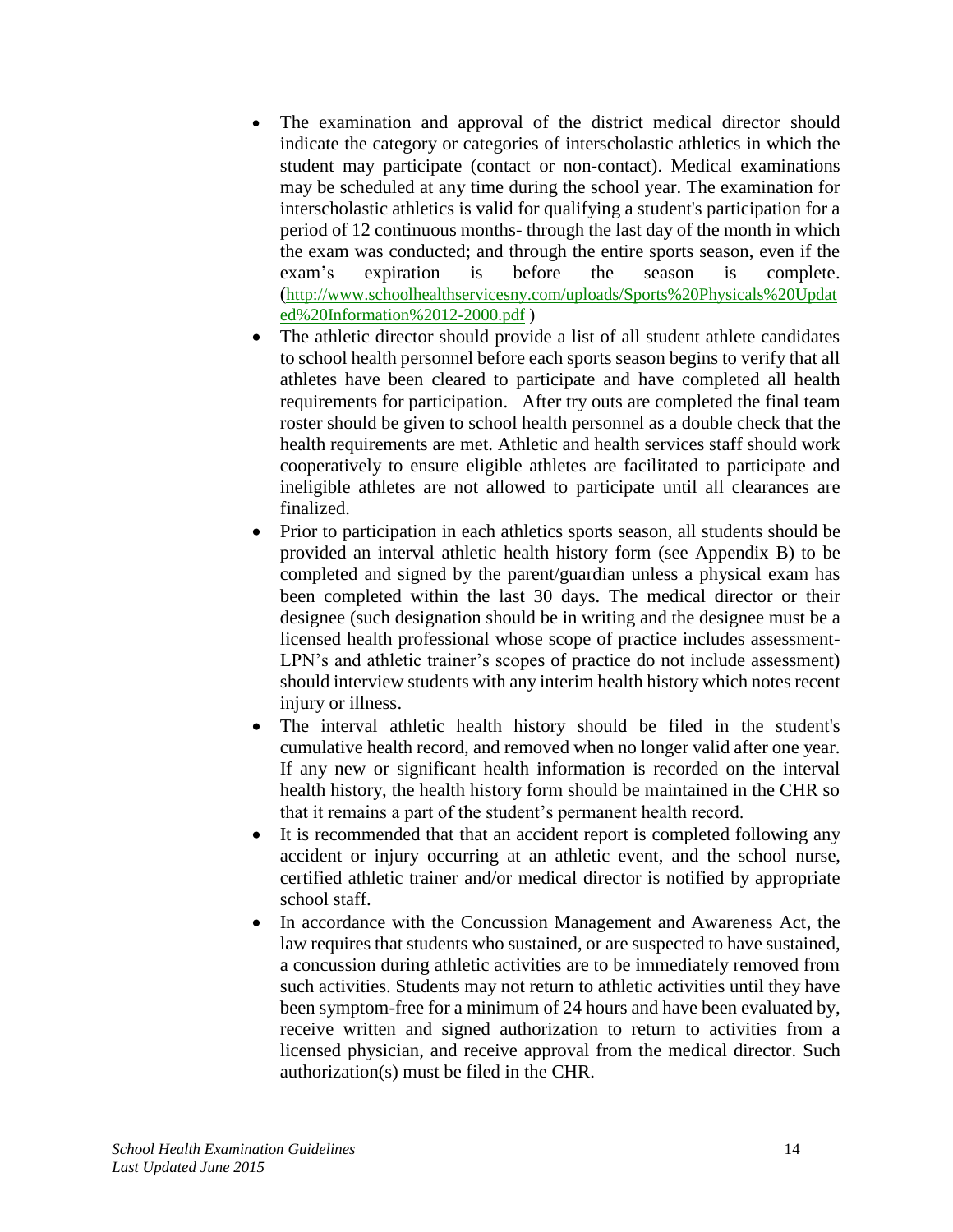- In any case where safe participation is in question as a result of the health history interview, an injury, an acute or chronic disability, or prolonged absence; medical director clearance must be obtained prior to resuming participation. Supporting documents from private medical providers should be submitted to the district medical director who may or may not require an additional medical examination, and who will render a medical recommendation as indicated. The administration should ultimately inform the parents of the district's decision and their rights of appeal. (*see section F on p.16*, *Limitations to Participation*)
- Schools with students in  $7<sup>th</sup>$  or  $8<sup>th</sup>$  grade who desire to play at a higher level or high school students who desire to play at the lower level should follow the guidelines for this process. Please see the following for details: [http://www.p12.nysed.gov/ciai/pe/documents/AthleticPlacementProcess2-](http://www.p12.nysed.gov/ciai/pe/documents/AthleticPlacementProcess2-11-15Revised.pdf) [11-15Revised.pdf](http://www.p12.nysed.gov/ciai/pe/documents/AthleticPlacementProcess2-11-15Revised.pdf)
- Students and parents/guardians are responsible for registering for athletic activities and providing the district with necessary health certificates from their primary medical provider if permitted by the policy of the district medical director*.* Not only is this system essential to the safe participation of athletes, but also those teams discovered to have student athletes participating without proper medical clearance are subject to possible disqualification by their governing athletic organization. Cooperation between the student, parents/guardians, school health personnel, and the athletic department will provide the maximum safeguard of checks and balances to ensure that only qualified individuals are allowed to participate in athletic competition. Any student who fails to provide necessary documentation and completion of all health requirements must not be granted clearance to play.

### **E. Health appraisal recommendations**

An athletic health appraisal must include, but not be limited to:

1. Physical Examination (Appendix A)–required annually for the student wishing to participate in the school's interscholastic athletic program.

2. Interval athletic health history (Appendix B) – required for the student wishing to participate in additional seasons of interscholastic athletics who has had a physical exam that school year.

*NOTE: Special attention to previous injuries, chronic diseases, loss of one of a paired organ, and any other condition/disability that would be aggravated by sports participation (e.g., knee sprain, asthma, heart murmur) should be included in the history and evaluated by the medical director.*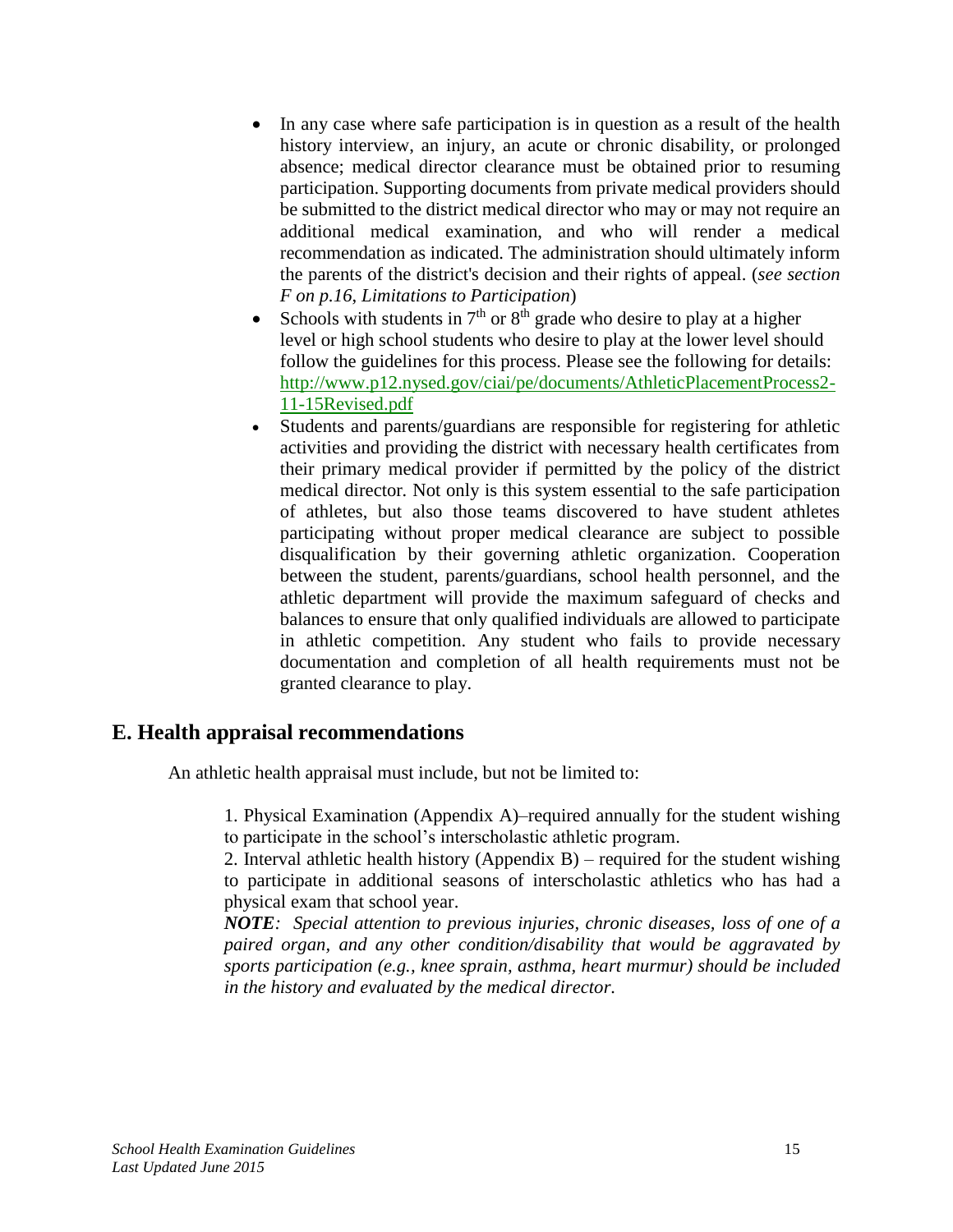### **F. Limitations to Participation**

An athlete may not be approved to participate by the medical director due to: an incomplete health appraisal, or due to health impairment and/or the student's physical maturation level. Whenever there is disagreement between a private health care provider and the district medical director, efforts should be made by both parties to come to agreement for the health and safety of the student athlete. In these cases, primary concern should be on allowing an athlete to participate to the fullest level of their potential safely, and neither the demands of parents, athletes, or coaches should confound that focus. However, Education Law, Section 3208(a) provides a due process procedure to students or their parents/guardians to petition the courts for relief from a school district's exclusion of the student from participation in an athletic program. This includes participation in intramural activities, interscholastic activities, extramural activities, and organized practice. In the event of such disqualification, school authorities should advise the parents and the student of the availability of this process. The court may then grant such a petition if it is satisfied that it is in the best interest of the student to participate in an athletic program and that it is reasonably safe to do so.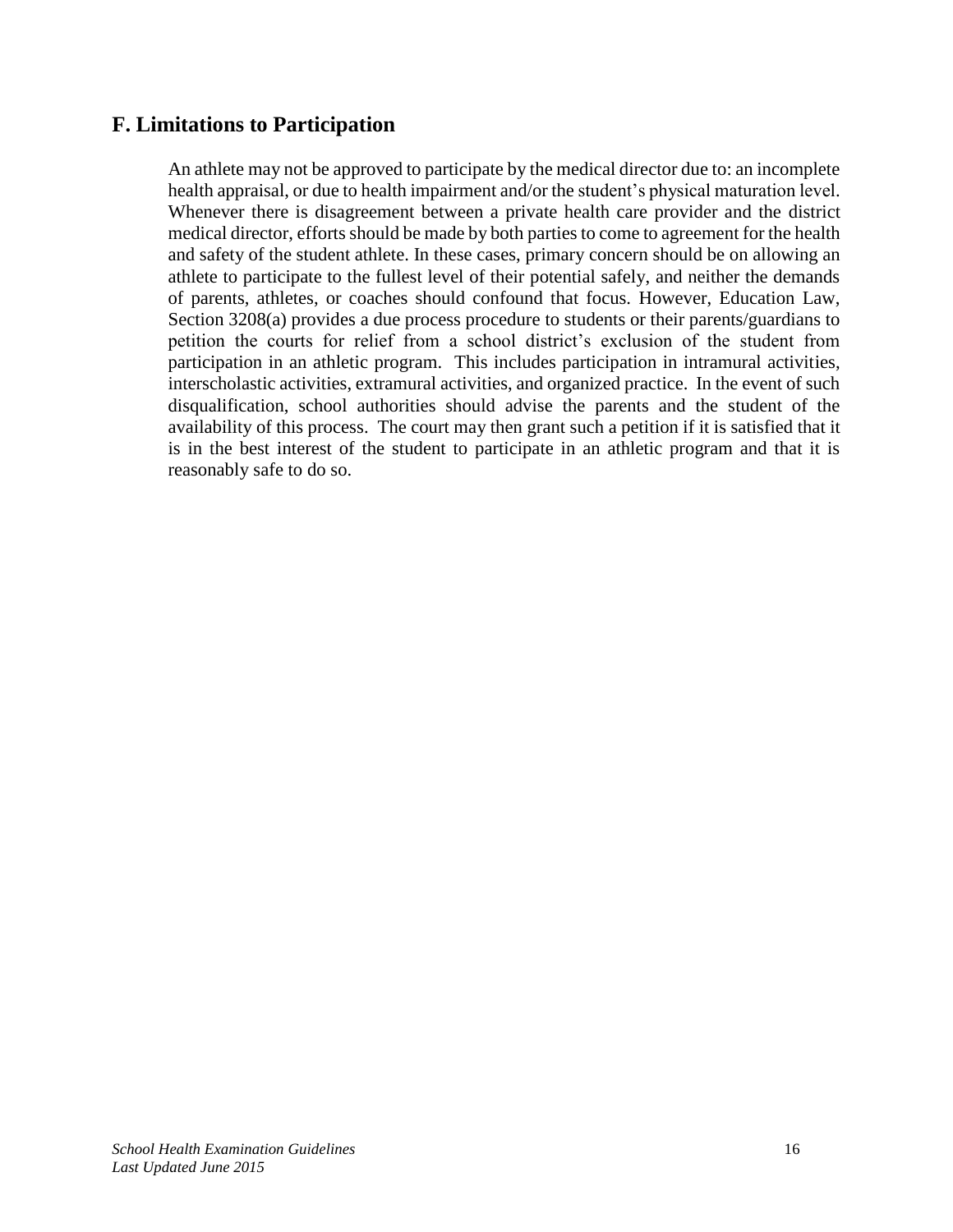### **V. Resources**

New York State Education Department Physical Education Program Tool Kit <http://www.p12.nysed.gov/ciai/pe/toolkit.html>

American Academy of Pediatrics Policy Statement, Medical Conditions and Sports Participation <http://pediatrics.aappublications.org/content/121/4/841.full>

New York State Education Department- Health Services <http://www.p12.nysed.gov/sss/schoolhealth/schoolhealthservices/>

New York Statewide School Health Services Center [www.schoolhealthservicesny.com](http://www.schoolhealthservicesny.com/)

New York State Public High School Athletic Association (NYSPHAA) Handbook [http://www.nysphsaa.org/Portals/0/pdf/Handbook/Updated%20Handbook%20August%202013%20Clear](http://www.nysphsaa.org/Portals/0/pdf/Handbook/Updated%20Handbook%20August%202013%20Clear%20Pages.pdf) [%20Pages.pdf](http://www.nysphsaa.org/Portals/0/pdf/Handbook/Updated%20Handbook%20August%202013%20Clear%20Pages.pdf)

Bright Futures and American Academy of Pediatrics sample health history forms [http://brightfutures.aap.org/tool\\_and\\_resource\\_kit.html](http://brightfutures.aap.org/tool_and_resource_kit.html)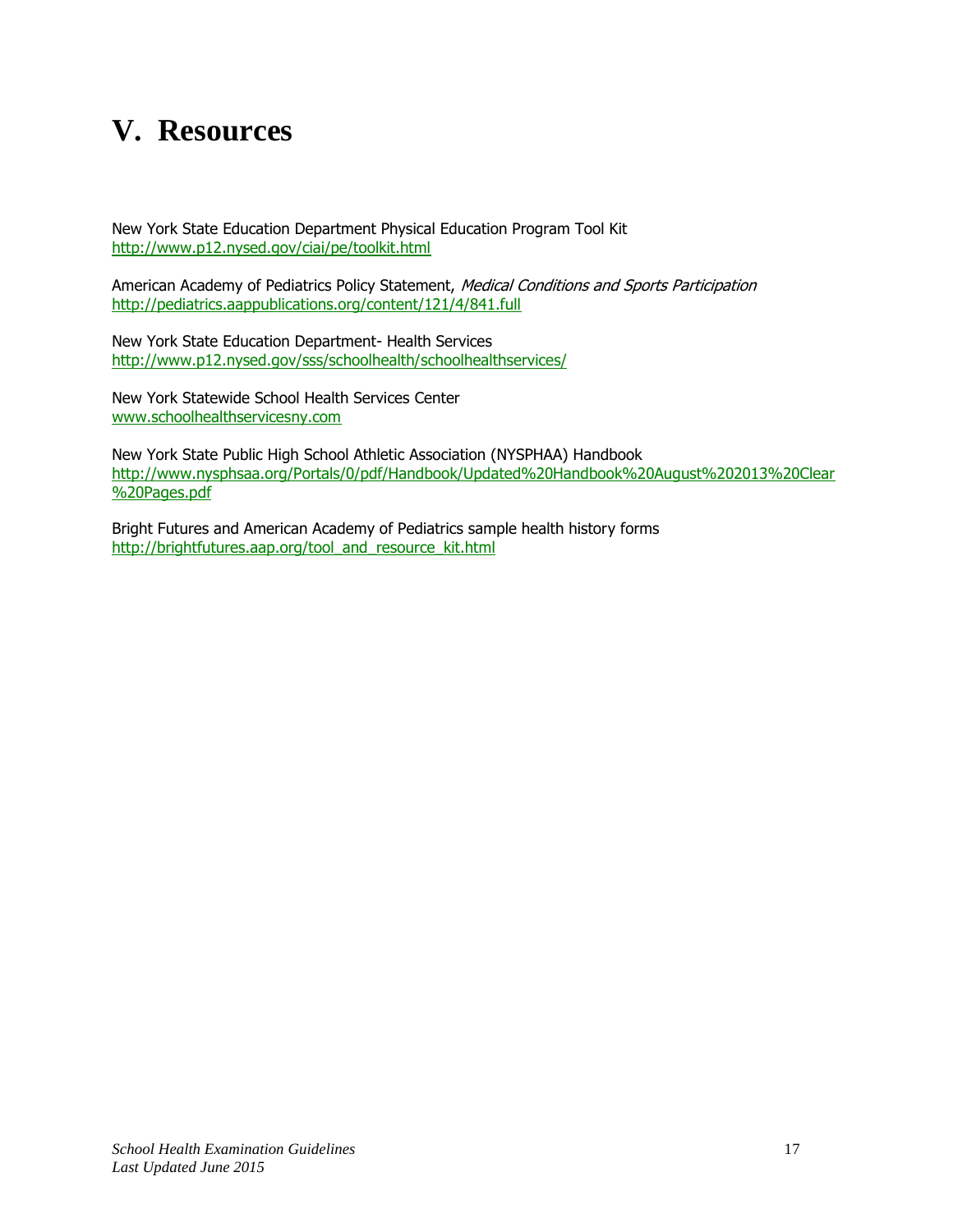| <b>STUDENT HEALTH EXAMINATION FORM</b> (To be completed by private health care provider or school medical director)                                                                                                                                |                                |                                        |                                |                                      |                      |             |  |  |
|----------------------------------------------------------------------------------------------------------------------------------------------------------------------------------------------------------------------------------------------------|--------------------------------|----------------------------------------|--------------------------------|--------------------------------------|----------------------|-------------|--|--|
| Note: NYSED requires a physical exam for new entrants and students in Grades pre-K or K, 2, 4, 7 & 10,                                                                                                                                             |                                |                                        |                                |                                      |                      |             |  |  |
| interscholastic sports and working papers.                                                                                                                                                                                                         |                                |                                        |                                |                                      |                      |             |  |  |
| Name:                                                                                                                                                                                                                                              |                                | DOB:                                   |                                | Gender:                              | ΠМ                   | $\Box$ F    |  |  |
| School:                                                                                                                                                                                                                                            |                                | Grade:                                 | □No Grade Exam Date:           |                                      |                      |             |  |  |
| <b>IMMUNIZATIONS</b>                                                                                                                                                                                                                               |                                |                                        |                                |                                      |                      |             |  |  |
| □<br>Immunization record attached                                                                                                                                                                                                                  | □Immunizations received today: |                                        |                                |                                      |                      |             |  |  |
| □<br>Immunizations reported on NYSIIS                                                                                                                                                                                                              |                                |                                        |                                |                                      |                      |             |  |  |
| □<br>No immunizations received today                                                                                                                                                                                                               |                                | □Will return on:                       | to receive:                    |                                      |                      |             |  |  |
|                                                                                                                                                                                                                                                    |                                | <b>HEALTH HISTORY</b>                  |                                |                                      |                      |             |  |  |
| □Asthma:<br>□Intermittent □Persistent                                                                                                                                                                                                              |                                |                                        |                                | □ Asthma Action Plan Attached        |                      |             |  |  |
| □Diabetes: □Type I □ Type 2 □ □ Hyperlipidemia □ Hypertension                                                                                                                                                                                      |                                |                                        |                                | □Diabetes Medical Mgmt Plan Attached |                      |             |  |  |
| <b>□Seizures</b><br>Type: The contract of the contract of the contract of the contract of the contract of the contract of the contract of the contract of the contract of the contract of the contract of the contract of the contract of the cont |                                | Last Occurrence:                       |                                | □Emergency Care Plan Attached        |                      |             |  |  |
| □Allergies: □Non Life-Threatening □Life-Threatening                                                                                                                                                                                                |                                |                                        |                                | □Emergency Care Plan Attached        |                      |             |  |  |
| □Other:<br>Type: OFood OInsect OLatex OMedication OSeasonal/Environmental                                                                                                                                                                          |                                |                                        |                                |                                      |                      |             |  |  |
| Allergen(s):                                                                                                                                                                                                                                       |                                |                                        |                                |                                      |                      |             |  |  |
| □Hx of Anaphylaxis: Last occurrence: Previous symptoms:                                                                                                                                                                                            |                                |                                        |                                |                                      |                      |             |  |  |
| Treatment prescribed: ONone DAntihistimine OEpinephrine Autoinjector                                                                                                                                                                               |                                |                                        |                                |                                      |                      |             |  |  |
| <b>Significant Medical/Surgical Information:</b>                                                                                                                                                                                                   |                                | <b>Diagnostic Tests</b>                | <b>Positive</b>                | Negative                             | <b>Not Done</b>      | <b>Date</b> |  |  |
|                                                                                                                                                                                                                                                    |                                | Sickle Cell Screen                     | $\Box$                         | $\Box$                               | $\Box$               |             |  |  |
|                                                                                                                                                                                                                                                    |                                | PPD                                    | $\Box$                         | □                                    | □                    |             |  |  |
|                                                                                                                                                                                                                                                    |                                | Elevated Lead:                         | □                              | $\Box$                               | $\Box$               |             |  |  |
| □One functioning kidney<br>□Vision one eye only                                                                                                                                                                                                    |                                | $\Box$ One testicle                    | □Concussion - Last occurrence: |                                      |                      |             |  |  |
|                                                                                                                                                                                                                                                    |                                | PHYSICAL EXAMINATION                   |                                |                                      |                      |             |  |  |
| Height:<br>Weight:                                                                                                                                                                                                                                 | BP:                            | Pulse:                                 |                                |                                      | <b>Respirations:</b> |             |  |  |
| <b>Scoliosis:</b><br>□Negative □Positive                                                                                                                                                                                                           |                                | <b>Vision</b>                          |                                | <b>Right</b>                         | Left                 | Referral    |  |  |
| Degree of deviation:                                                                                                                                                                                                                               |                                | Distance acuity                        |                                |                                      |                      | □Yes □No    |  |  |
| Angle of trunk rotation via scoliometer:                                                                                                                                                                                                           |                                | Distance acuity with lenses            |                                |                                      |                      | □Yes □No    |  |  |
| <b>Weight Status Category (BMI Percentile):</b>                                                                                                                                                                                                    |                                | Vision - near vision                   |                                |                                      |                      | □Yes □No    |  |  |
| $\Box$ 85 <sup>th</sup> - 94 <sup>th</sup><br>$\square$ <5th                                                                                                                                                                                       |                                | Vision - color perception              |                                | $\square$ Pass                       | $\Box$ Fail          | □Yes □No    |  |  |
| $\Box$ 95 <sup>th</sup> - 98 <sup>th</sup><br>$\square$ 5 <sup>th</sup> - 49 <sup>th</sup>                                                                                                                                                         |                                | <b>Hearing</b>                         |                                | <b>Right</b>                         | Left                 | Referral    |  |  |
| $\Box$ 50 <sup>th</sup> - 84 <sup>th</sup><br>$\Box$ 99 <sup>th</sup> & higher                                                                                                                                                                     |                                | $\Box$ 20 db sweep screen both ears or |                                |                                      |                      | □Yes □No    |  |  |
| Check developmental stage (ONLY for Athletic Placement Process for 7th & 8th graders): Tanner: $\Box I$ $\Box II$ $\Box II$ $\Box IV$ $\Box V$                                                                                                     |                                |                                        |                                |                                      |                      |             |  |  |
| $\Box$ Additional information attached<br><b>O SYSTEM REVIEW AND EXAM ENTIRELY NORMAL</b>                                                                                                                                                          |                                |                                        |                                |                                      |                      |             |  |  |
| Specify any abnormalities:                                                                                                                                                                                                                         |                                |                                        |                                |                                      |                      |             |  |  |
|                                                                                                                                                                                                                                                    |                                |                                        |                                |                                      |                      |             |  |  |
|                                                                                                                                                                                                                                                    |                                |                                        |                                |                                      |                      |             |  |  |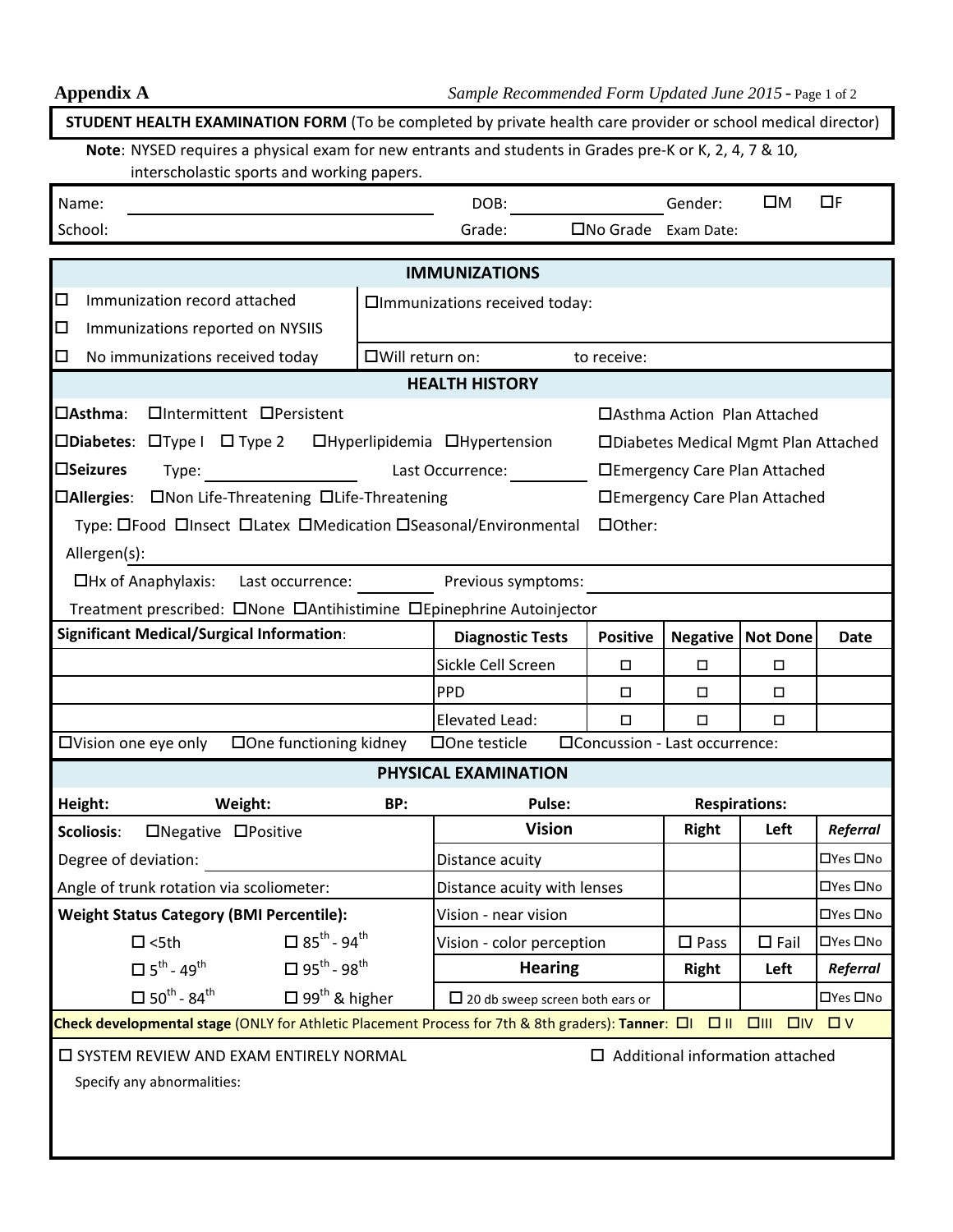| RECOMMENDATIONS FOR PARTICIPATION IN PHYSICAL EDUCATION/SPORTS/PLAYGROUND/WORK                                                                                                                                                                                                                                                                                                                                          |                                                                           |                                      |                                                                                                                         |                         |       |      |  |  |  |  |
|-------------------------------------------------------------------------------------------------------------------------------------------------------------------------------------------------------------------------------------------------------------------------------------------------------------------------------------------------------------------------------------------------------------------------|---------------------------------------------------------------------------|--------------------------------------|-------------------------------------------------------------------------------------------------------------------------|-------------------------|-------|------|--|--|--|--|
| $\Box$ Full Activity without restrictions including Physical Education and Athletics.                                                                                                                                                                                                                                                                                                                                   |                                                                           |                                      |                                                                                                                         |                         |       |      |  |  |  |  |
| □ Restrictions/Adaptations. Please base restrictions/modifications on the following Interscholastic Sports Categories.<br>No Contact Sports includes: basketball, baseball, field hockey, ice hockey, lacrosse, soccer, football, softball,<br>п<br>volleyball, competitive cheerleading and wrestling<br>$\Box$ No Non-Contact Sports includes: archery, bowling, cross-country, golf, gymnastics, rifle, swimming and |                                                                           |                                      |                                                                                                                         |                         |       |      |  |  |  |  |
| diving, skiing, tennis, track & field, fencing, badminton                                                                                                                                                                                                                                                                                                                                                               |                                                                           |                                      |                                                                                                                         |                         |       |      |  |  |  |  |
|                                                                                                                                                                                                                                                                                                                                                                                                                         | $\Box$ Other Specific Restrictions:                                       |                                      |                                                                                                                         |                         |       |      |  |  |  |  |
| <b>Accommodations /</b>                                                                                                                                                                                                                                                                                                                                                                                                 | □Athletic Cup                                                             |                                      | □Insulin Pump/Insulin Sensor                                                                                            | $\Box$ Pacemaker        |       |      |  |  |  |  |
| Protective                                                                                                                                                                                                                                                                                                                                                                                                              | □Brace/Orthotic                                                           |                                      | □Medical /Prosthetic Device                                                                                             | □ Sports Safety Goggles |       |      |  |  |  |  |
| Equipment:                                                                                                                                                                                                                                                                                                                                                                                                              | □Hearing Aides                                                            | □Other:                              |                                                                                                                         |                         |       |      |  |  |  |  |
|                                                                                                                                                                                                                                                                                                                                                                                                                         |                                                                           | <b>MEDICATION HISTORY (optional)</b> |                                                                                                                         |                         |       |      |  |  |  |  |
|                                                                                                                                                                                                                                                                                                                                                                                                                         |                                                                           |                                      | Please list names of prescribed or OTC medications used on a routine basis at home                                      |                         |       |      |  |  |  |  |
|                                                                                                                                                                                                                                                                                                                                                                                                                         |                                                                           |                                      |                                                                                                                         |                         |       |      |  |  |  |  |
|                                                                                                                                                                                                                                                                                                                                                                                                                         |                                                                           |                                      |                                                                                                                         |                         |       |      |  |  |  |  |
|                                                                                                                                                                                                                                                                                                                                                                                                                         |                                                                           |                                      |                                                                                                                         |                         |       |      |  |  |  |  |
|                                                                                                                                                                                                                                                                                                                                                                                                                         |                                                                           |                                      | PROVIDER REQUEST FOR MEDICATION REQUIRED DURING SCHOOL/SCHOOL SPONSORED EVENTS - VALID 1 YEAR                           |                         |       |      |  |  |  |  |
|                                                                                                                                                                                                                                                                                                                                                                                                                         |                                                                           |                                      | Independent Carry and Use Option: NYS law requires both provider attestation that the student has demonstrated they     |                         |       |      |  |  |  |  |
|                                                                                                                                                                                                                                                                                                                                                                                                                         |                                                                           |                                      | can effectively self-administer inhaled respiratory rescue medication, epinephrine autoinjector, insulin, glucagon and  |                         |       |      |  |  |  |  |
|                                                                                                                                                                                                                                                                                                                                                                                                                         |                                                                           |                                      | diabetes supplies, or other medications requiring rapid administration along with parent/guardian permission to allow   |                         |       |      |  |  |  |  |
| this option in schools.                                                                                                                                                                                                                                                                                                                                                                                                 |                                                                           |                                      |                                                                                                                         |                         |       |      |  |  |  |  |
| 0                                                                                                                                                                                                                                                                                                                                                                                                                       | Required Independent Carry and Use Attestation documentation is attached. |                                      |                                                                                                                         |                         |       |      |  |  |  |  |
| Diagnosis                                                                                                                                                                                                                                                                                                                                                                                                               | ICD Code                                                                  | <b>Medication Name</b>               |                                                                                                                         | Dose                    | Route | Time |  |  |  |  |
|                                                                                                                                                                                                                                                                                                                                                                                                                         |                                                                           |                                      |                                                                                                                         |                         |       |      |  |  |  |  |
|                                                                                                                                                                                                                                                                                                                                                                                                                         |                                                                           |                                      |                                                                                                                         |                         |       |      |  |  |  |  |
|                                                                                                                                                                                                                                                                                                                                                                                                                         |                                                                           |                                      |                                                                                                                         |                         |       |      |  |  |  |  |
|                                                                                                                                                                                                                                                                                                                                                                                                                         |                                                                           |                                      |                                                                                                                         |                         |       |      |  |  |  |  |
|                                                                                                                                                                                                                                                                                                                                                                                                                         |                                                                           |                                      | REQUIRED PARENT/GUARDIAN PERMISSION FOR MEDICATION USE AT SCHOOL                                                        |                         |       |      |  |  |  |  |
|                                                                                                                                                                                                                                                                                                                                                                                                                         |                                                                           |                                      | Parent/Guardian Permission: I request the school nurse give the medications listed on this plan; or after the nurse     |                         |       |      |  |  |  |  |
|                                                                                                                                                                                                                                                                                                                                                                                                                         |                                                                           |                                      | determines my child can take their own medications, trained staff may assist my child to take their own medications. I  |                         |       |      |  |  |  |  |
|                                                                                                                                                                                                                                                                                                                                                                                                                         |                                                                           |                                      | will provide the medication in the original pharmacy or over the counter container. This plan will be shared with staff |                         |       |      |  |  |  |  |
| caring for my child                                                                                                                                                                                                                                                                                                                                                                                                     |                                                                           |                                      |                                                                                                                         |                         |       |      |  |  |  |  |
| Parent/Guardian Signature:                                                                                                                                                                                                                                                                                                                                                                                              |                                                                           |                                      |                                                                                                                         |                         |       |      |  |  |  |  |
|                                                                                                                                                                                                                                                                                                                                                                                                                         |                                                                           | <b>HEALTH CARE PROVIDER</b>          |                                                                                                                         |                         |       |      |  |  |  |  |
|                                                                                                                                                                                                                                                                                                                                                                                                                         |                                                                           |                                      |                                                                                                                         |                         |       |      |  |  |  |  |
|                                                                                                                                                                                                                                                                                                                                                                                                                         |                                                                           |                                      | All information contained herein is valid through the last day of the month for 12 months from the date below.          |                         |       |      |  |  |  |  |
| <b>Medical Provider Signature:</b>                                                                                                                                                                                                                                                                                                                                                                                      |                                                                           |                                      | Date:                                                                                                                   |                         |       |      |  |  |  |  |
| Provider Name: (please print)                                                                                                                                                                                                                                                                                                                                                                                           |                                                                           |                                      | Phone #: (                                                                                                              |                         |       |      |  |  |  |  |
| Provider Address:                                                                                                                                                                                                                                                                                                                                                                                                       |                                                                           |                                      | Fax #: (                                                                                                                |                         |       |      |  |  |  |  |
| <b>Return to:</b>                                                                                                                                                                                                                                                                                                                                                                                                       |                                                                           |                                      |                                                                                                                         |                         |       |      |  |  |  |  |
| <b>School Nurse:</b>                                                                                                                                                                                                                                                                                                                                                                                                    |                                                                           |                                      | School:                                                                                                                 |                         |       |      |  |  |  |  |
|                                                                                                                                                                                                                                                                                                                                                                                                                         |                                                                           |                                      |                                                                                                                         |                         |       |      |  |  |  |  |
| Phone #:                                                                                                                                                                                                                                                                                                                                                                                                                |                                                                           | Fax: $($                             | Date:                                                                                                                   |                         |       |      |  |  |  |  |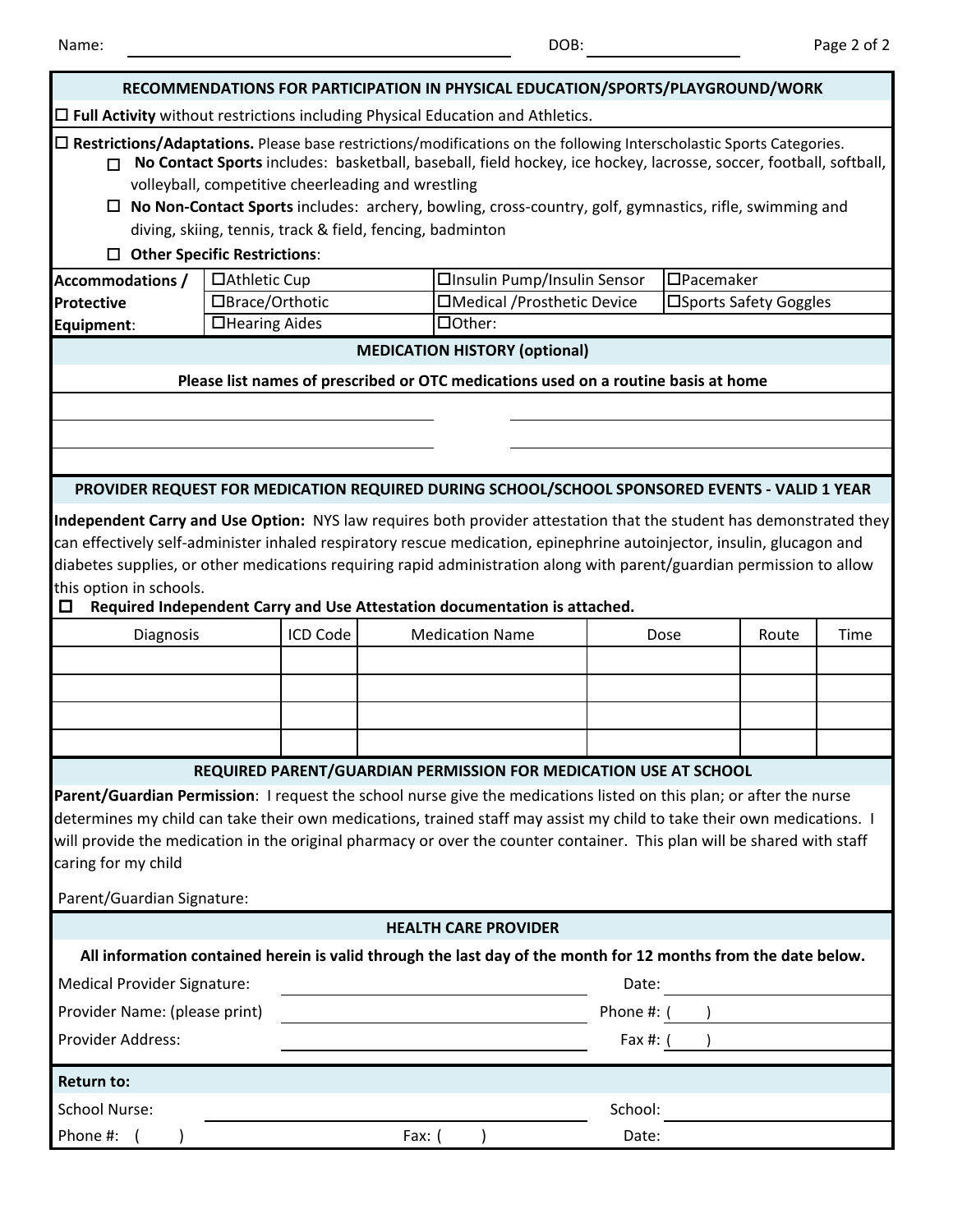### **PREPARTICIPATION/INTERVAL ATHLETIC HEALTH HISTORY – Two Page Form**

|                                                                         |  |  |  | $\Box$ DOB: $\Box$ |  |
|-------------------------------------------------------------------------|--|--|--|--------------------|--|
| Grade (check): $\Box 7$ $\Box 8$ $\Box 9$ $\Box 10$ $\Box 11$ $\Box 12$ |  |  |  |                    |  |
|                                                                         |  |  |  |                    |  |
|                                                                         |  |  |  |                    |  |

#### **Health History To Be Completed By Parent/Guardian**

#### *Answer questions below to indicate if your child has or has ever had the following.*

*Provide details to any yes answer on back:*

|                                                      | <b>YES</b> | NO |                                                 | <b>YES</b> | <b>NO</b>      |
|------------------------------------------------------|------------|----|-------------------------------------------------|------------|----------------|
| Ever been restricted by a doctor or nurse            |            |    | Have stomach problems?                          |            |                |
| practitioner from sports participation for any       |            |    |                                                 |            |                |
| reason?                                              |            |    | Ever had a hit to the head that caused a        |            |                |
| Have an ongoing medical condition? Please            |            |    | headache, dizziness, nausea, or confusion, or   |            |                |
| check below:                                         |            |    | been told s/he had a concussion?                |            |                |
| $\Box$ Asthma<br>$\Box$ Diabetes<br>$\Box$ Seizures  |            |    | Ever have headaches with exercise?              |            |                |
| □ Sickle Cell trait or disease<br>$\Box$ Other       |            |    | Ever had a seizure?                             |            |                |
|                                                      |            |    | Currently being treated for a seizure disorder  |            |                |
| Ever had surgery?                                    |            |    | or epilepsy?                                    |            |                |
| Ever spent the night in a hospital?                  |            |    | Ever been unable to move his/her arms and       |            |                |
|                                                      |            |    | legs, or had tingling, numbness, or weakness    |            |                |
| Have a life threatening allergy?                     |            |    | after being hit or falling?                     |            |                |
| $\Box$ Medication $\Box$ Food<br>$\Box$ Insect bites |            |    | Ever an injury, pain, or swelling of joint that |            |                |
| $\Box$ Pollen<br>$\Box$ Latex<br>$\Box$ Other        |            |    | caused him/her to miss practice or a game?      |            |                |
|                                                      |            |    | Use a brace, orthotic or other device?          |            |                |
| Carry an epinephrine auto-injector)?                 |            |    | Have any problems with his/her hearing or       |            |                |
| Ever passed out during or after exercise?            |            |    | wear hearing aids?                              |            |                |
| Ever complained of light headedness or               |            |    | Have any special devices or prostheses          |            |                |
| dizziness during or after exercise?                  |            |    | (insulin pump, glucose sensor, ostomy bag,      |            |                |
| Ever complained of chest pain, tightness or          |            |    | $etc.$ )?                                       |            |                |
| pressure during or after exercise?                   |            |    | Have any problems with his/her vision or have   |            |                |
| Ever complained of fluttering in their chest,        |            |    | vision in one eye only?                         |            |                |
| skipped beats, or their heart racing, or does        |            |    | Wear glasses or contacts?                       |            |                |
| s/he have a pacemaker?                               |            |    | Ever had a hernia?                              |            |                |
| Has a health care provider ever has a test by        |            |    | Does s/he have only 1 functioning kidney?       |            |                |
| their physician for his/her heart? (eg. EKG,         |            |    | Does s/he have a bleeding disorder?             |            |                |
| echocardiogram, stress test)                         |            |    | <b>Females Only</b>                             | <b>YES</b> | N <sub>O</sub> |
| Ever been told they have a heart condition or        |            |    | Has she had her period? At what age did it      |            |                |
| problem?                                             |            |    | begin?                                          |            |                |
|                                                      |            |    | How often does she get her period?              |            |                |
| Ever had high or low blood pressure?                 |            |    | Date of last menstrual period                   |            |                |
| Ever complained of getting more tired or short       |            |    | <b>Males Only</b>                               | <b>YES</b> | NO             |
| of breath than his/her friends during exercise?      |            |    | Does he have only one testicle?                 |            |                |
| Wheeze or cough frequently during or after           |            |    | <b>Family History</b>                           | <b>YES</b> | N <sub>O</sub> |
| exercise?                                            |            |    | Has any relative been diagnosed with a heart    |            |                |
| Ever been told by their health care provider         |            |    | condition or developed hypertrophic             |            |                |
| they have asthma?                                    |            |    | cardiomyopathy, Marfan Syndrome, right          |            |                |
| Use or carry an inhaler or nebulizer?                |            |    | ventricular cardiomyopathy, long QT or short    |            |                |
| Ever become ill while exercising in hot              |            |    | QT syndrome, Brugada Syndrome, or               |            |                |
| weather?                                             |            |    | catecholaminergic polymorphic ventricular       |            |                |
| On a special diet or have to avoid certain           |            |    | tachycardia?                                    |            |                |
| foods?                                               |            |    | Has any relative died suddenly before the age   |            |                |
| Have to worry about their weight?                    |            |    | of 50 from unknown or heart related cause?      |            |                |
|                                                      |            |    |                                                 |            |                |

*School Health Examination Guidelines Last Updated June 2015*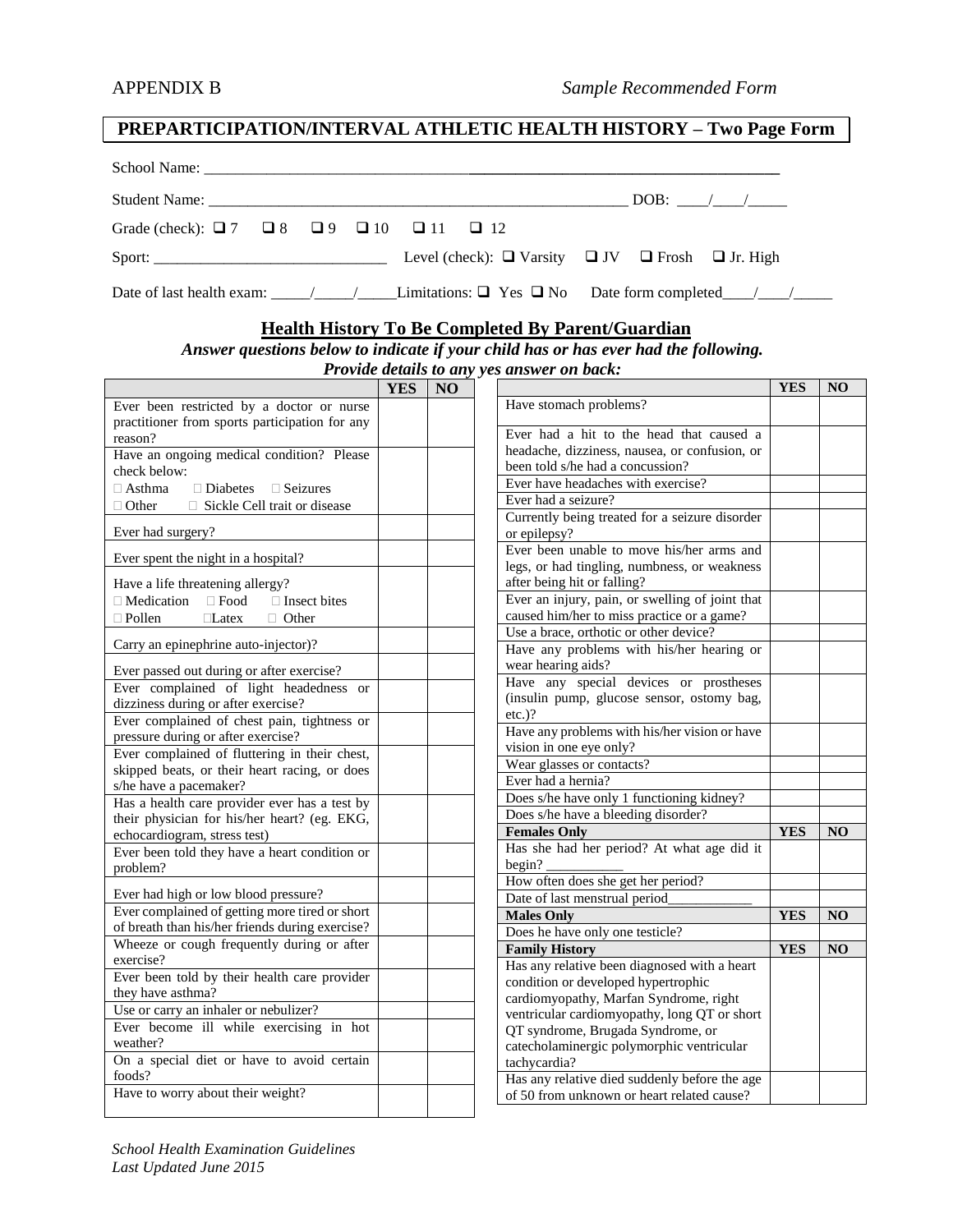### **PREPARTICIPATION/INTERVAL ATHLETIC HEALTH HISTORY - Page 2**

 $\overline{\phantom{a}}$ 

Please explain fully any question you answered yes to in the space below (Please print clearly, and provide dates if known):

| I certify that to the best of my knowledge my answers are complete and true. |                       |
|------------------------------------------------------------------------------|-----------------------|
|                                                                              |                       |
|                                                                              | Date: $\qquad \qquad$ |
|                                                                              |                       |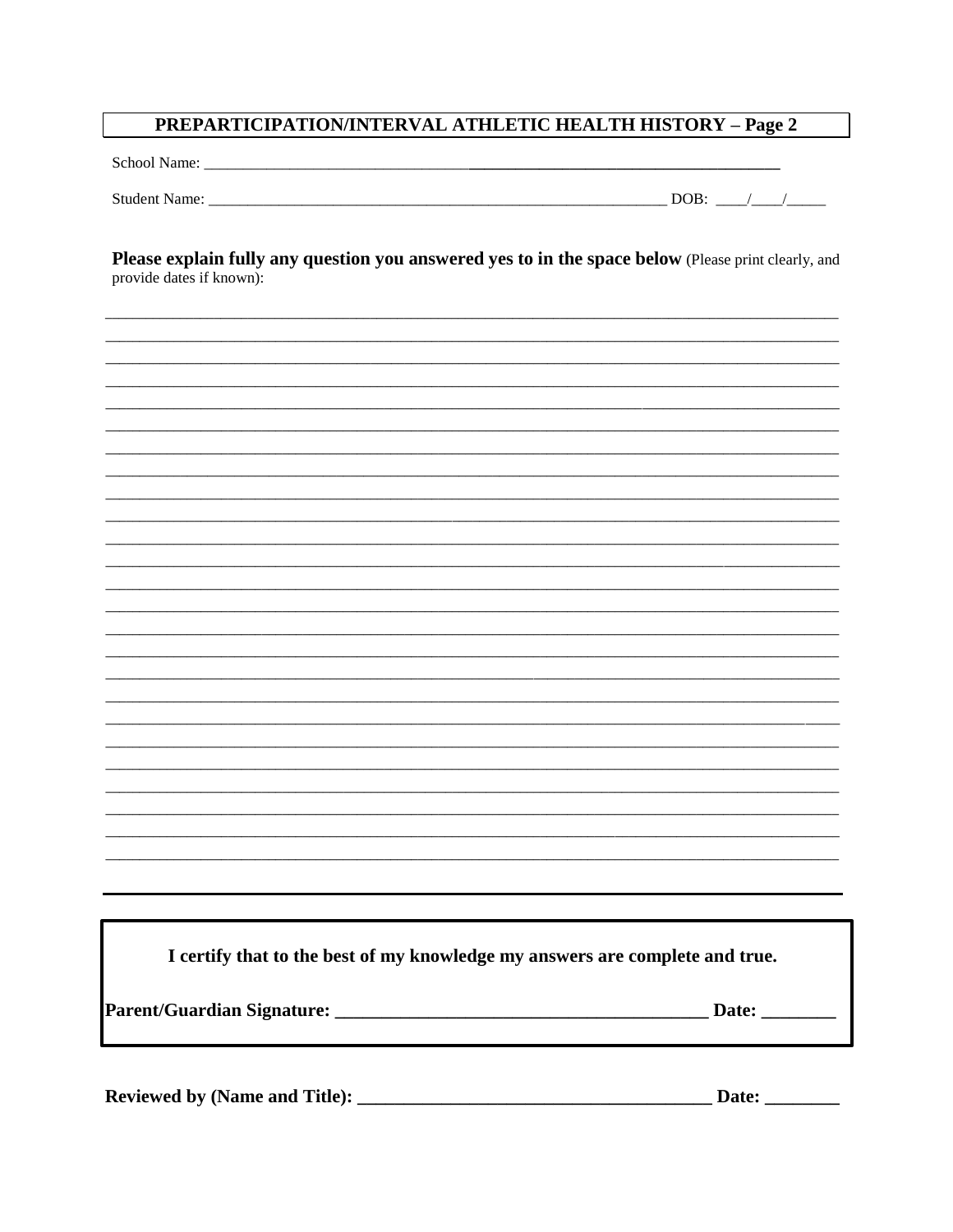### **Medical Certificate of Limitations**

**Directions**: Please check the activity and level of activity in which the student may participate during physical education. Add any comments as appropriate.

| <b>Activity</b>         | Full<br><b>Participation</b> | <b>Limited</b><br><b>Participation</b> | $\overline{N}$       | <b>Adapted</b><br><b>PE</b> | <b>Comments</b> |
|-------------------------|------------------------------|----------------------------------------|----------------------|-----------------------------|-----------------|
| <b>Ballroom Dance</b>   |                              |                                        | <b>Participation</b> |                             |                 |
| Line Dance              |                              |                                        |                      |                             |                 |
| <b>Folk Dance</b>       |                              |                                        |                      |                             |                 |
|                         |                              |                                        |                      |                             |                 |
| Square Dance            |                              |                                        |                      |                             |                 |
| Hip-hop Dance           |                              |                                        |                      |                             |                 |
| Modern Dance            |                              |                                        |                      |                             |                 |
| <b>Creative Dance</b>   |                              |                                        |                      |                             |                 |
| <b>Step Aerobics</b>    |                              |                                        |                      |                             |                 |
| Aerobics                |                              |                                        |                      |                             |                 |
| Pilates                 |                              |                                        |                      |                             |                 |
| Tae Bo                  |                              |                                        |                      |                             |                 |
| <b>Circuit Training</b> |                              |                                        |                      |                             |                 |
| Upper body<br>exercises |                              |                                        |                      |                             |                 |
| Lower body<br>exercises |                              |                                        |                      |                             |                 |
| <b>Weight Training</b>  |                              |                                        |                      |                             |                 |
| Archery                 |                              |                                        |                      |                             |                 |
| Golf                    |                              |                                        |                      |                             |                 |
| Tennis                  |                              |                                        |                      |                             |                 |
| Badminton               |                              |                                        |                      |                             |                 |
| <b>Table Tennis</b>     |                              |                                        |                      |                             |                 |
|                         |                              |                                        |                      |                             |                 |
| <b>Frisbee Golf</b>     |                              |                                        |                      |                             |                 |
| Handball                |                              |                                        |                      |                             |                 |
| Bowling                 |                              |                                        |                      |                             |                 |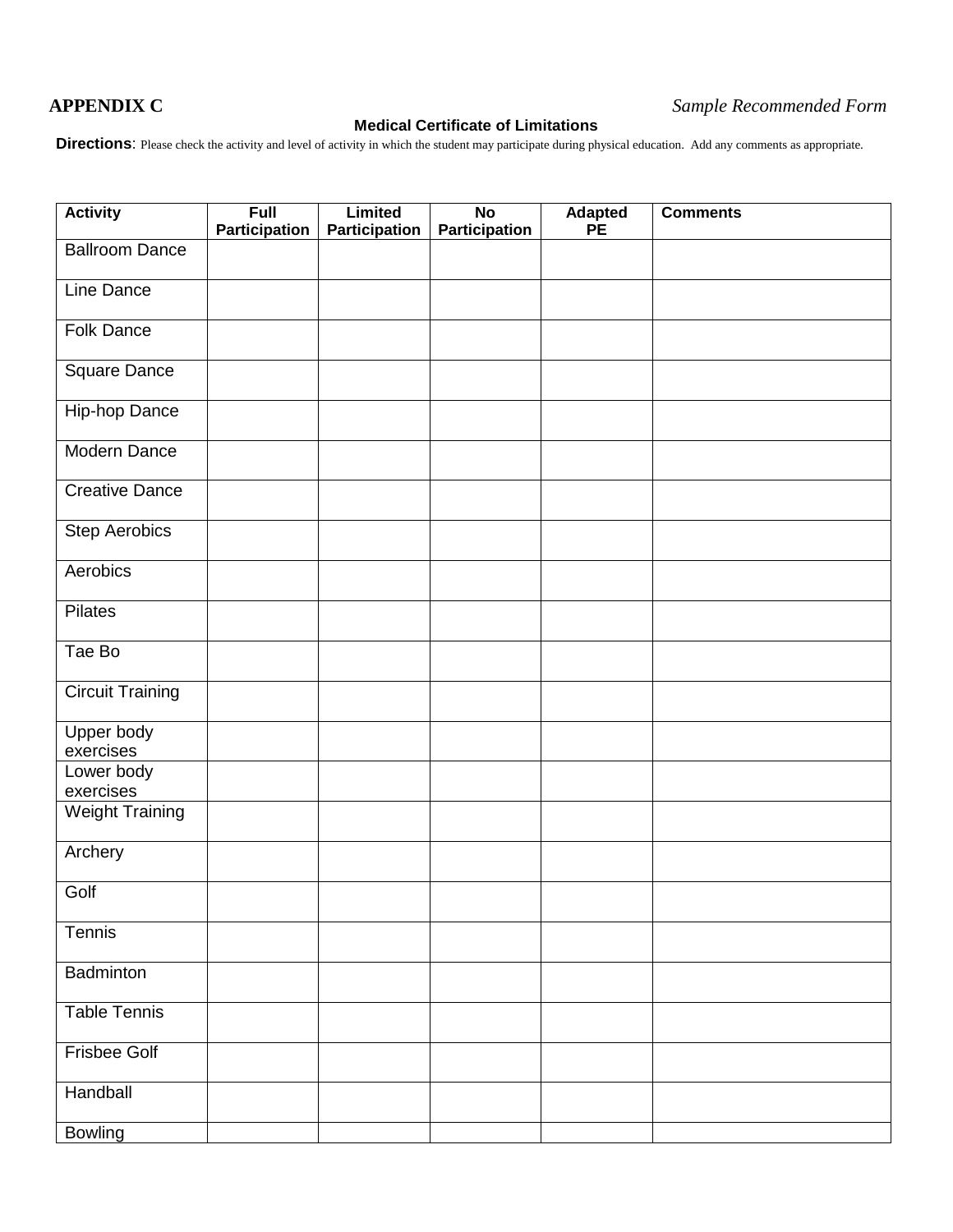| <b>Basketball</b>       |  |  |  |
|-------------------------|--|--|--|
| <b>Field Hockey</b>     |  |  |  |
| Floor Hockey            |  |  |  |
| Lacrosse                |  |  |  |
| Soccer                  |  |  |  |
| <b>Team Handball</b>    |  |  |  |
| <b>Ultimate Frisbee</b> |  |  |  |
| <b>Water Polo</b>       |  |  |  |
| Water Volleyball        |  |  |  |
| Softball                |  |  |  |
| Kickball                |  |  |  |
| Pickleball              |  |  |  |
| Paddleball              |  |  |  |
| Volleyball              |  |  |  |
| <b>Wall Climbing</b>    |  |  |  |
| Wrestling               |  |  |  |
| <b>Camping Skills</b>   |  |  |  |
| Backpacking             |  |  |  |
| Canoeing                |  |  |  |
| Kayaking                |  |  |  |
| Orienteering            |  |  |  |
| <b>X-Country Skiing</b> |  |  |  |
| Snowshoeing             |  |  |  |
| <b>Fly Fishing</b>      |  |  |  |
| <b>Biking</b>           |  |  |  |
| Project<br>Adventure    |  |  |  |